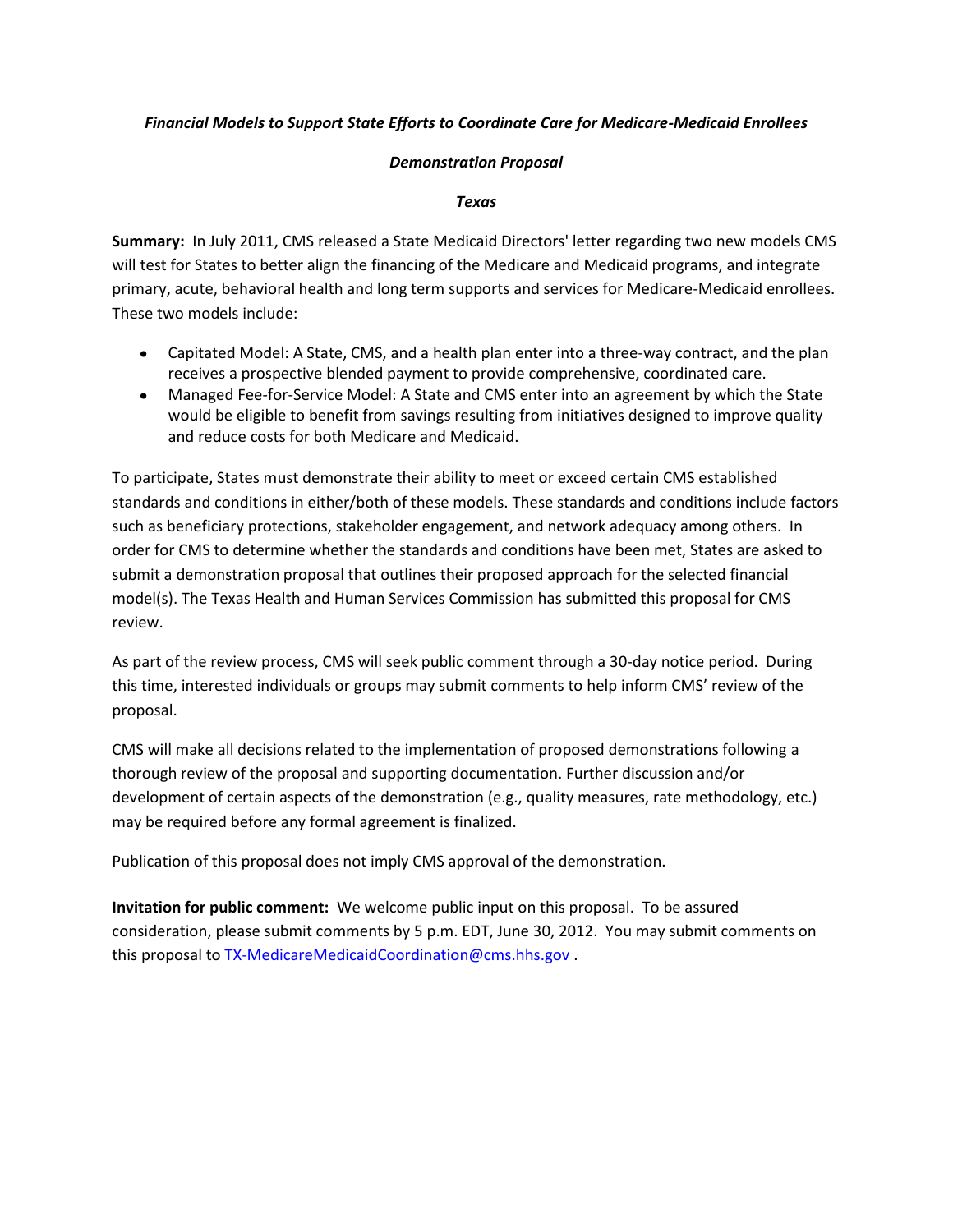

# Texas Dual Eligibles Integrated Care Demonstration Project

# **APPLICATION**

May 2012

Texas Health and Human Services Commission Medicaid and CHIP Division

> Billy Millwee Deputy Executive Commissioner for Health Services Operations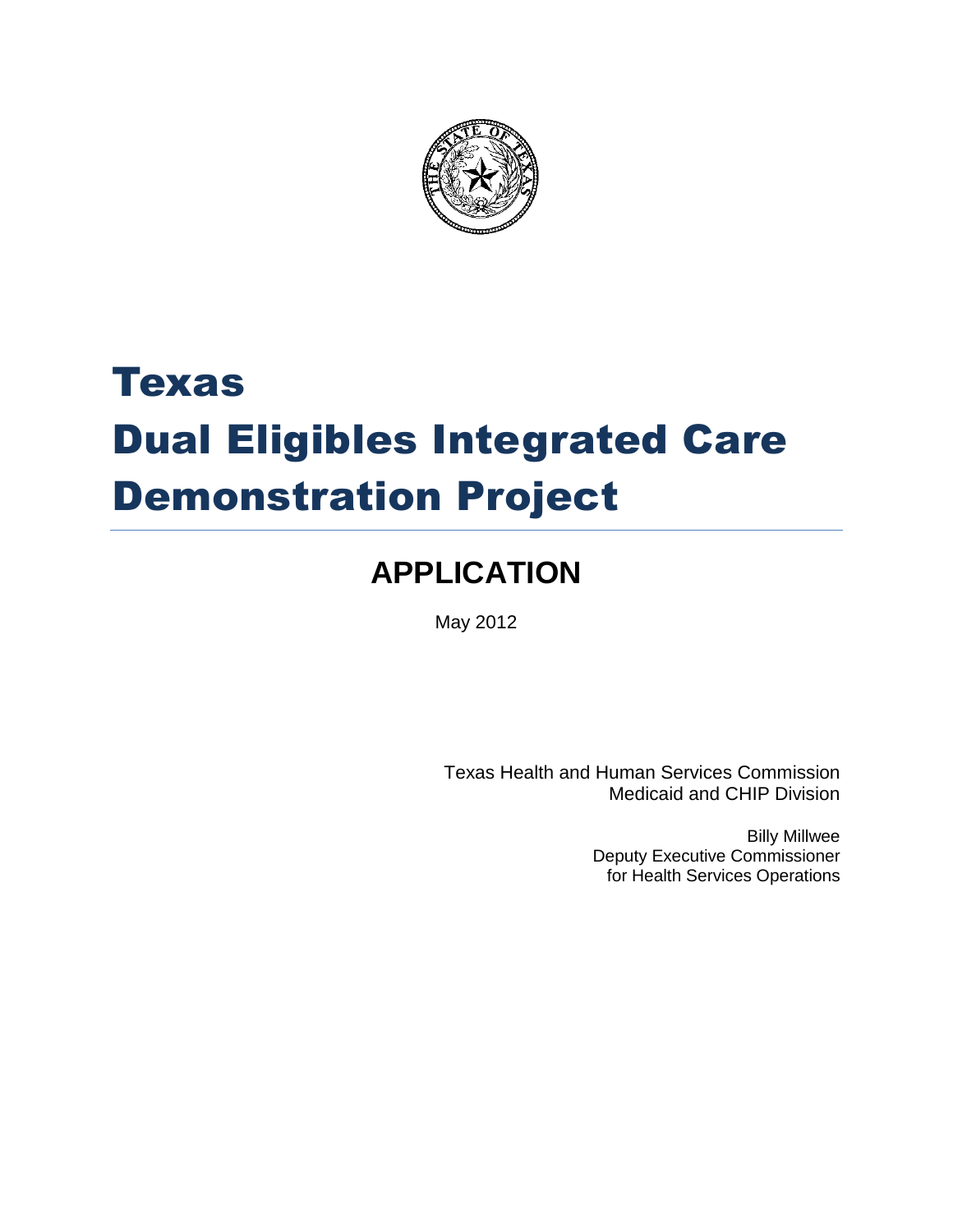| <b>Table of Contents</b>                                                      |  |
|-------------------------------------------------------------------------------|--|
|                                                                               |  |
|                                                                               |  |
|                                                                               |  |
|                                                                               |  |
|                                                                               |  |
| iii. New supplemental benefits and/or other ancillary/supportive services  19 |  |
|                                                                               |  |
|                                                                               |  |
|                                                                               |  |
|                                                                               |  |
|                                                                               |  |
|                                                                               |  |
|                                                                               |  |
| Capacity to Receive and Analyze Medicare Data as Part of a Linked Database 31 |  |
|                                                                               |  |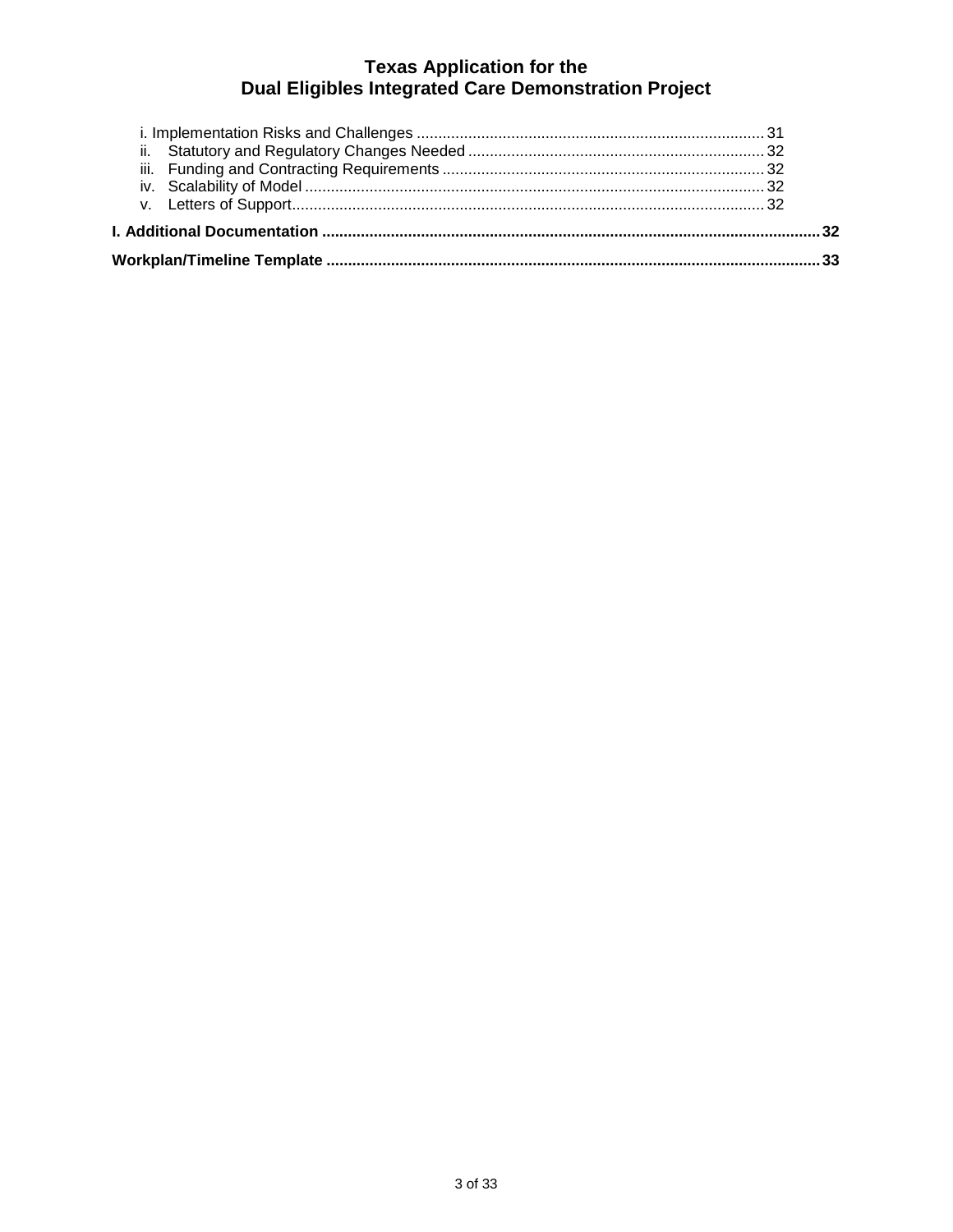# <span id="page-4-0"></span>**A. Executive Summary**

Texas has long recognized the need to integrate care for older adults and persons with disabilities in the state's Medicaid program. Texas was one of the first states with an innovative Medicaid managed care program, STAR+PLUS, designed specifically to integrate acute care services with long-term services and supports (LTSS) for at-risk populations. This program, which recently expanded to additional service areas in the state, has had longstanding support from the state's federal partner, the Centers for Medicare and Medicaid Services (CMS).

Full dual eligible<sup>1</sup> individuals in the urban centers in Texas most often receive acute care services through Medicare fee-for-service (FFS) and LTSS from a STAR+PLUS managed care organization (MCO). For those dual eligibles that choose to enroll in a Medicare Advantage Plan or Special Needs Plan (MA/SNP) for their acute care services, a significant percentage are not enrolled in the same MCO for their LTSS. Based on a recent data sample, only about 20 percent of the total STAR+PLUS dual eligible population was also enrolled in a Medicare Advantage health plan for their Medicare services. Of those individuals, a little over a third were enrolled with the same MCO for both STAR+PLUS and the affiliated Medicare Advantage/Special Needs Plan (MA/SNP). Even when they are in the same MCO, contract requirements between Medicare and Medicaid are not in alignment around common service and health outcomes, and as a result, quality and efficiency are compromised.

To address these issues, the Texas Health and Human Services Commission (HHSC) is proposing through this demonstration opportunity to implement a fully integrated, capitated approach that involves a three-party agreement among HHSC, CMS, and the STAR+PLUS MCOs. A MCO with both an existing STAR+PLUS contract with HHSC and a MA/SNP contract with CMS will offer a full array of Medicaid and Medicare services for the targeted population. The integrated agreement will provide a single point of accountability for the delivery, coordination and management of primary, preventive, acute, specialty, and behavioral health services, LTSS, and prescription medications. Texas will target implementation of its integrated care initiative for January 2014.

To accomplish this objective, Texas will leverage its existing STAR+PLUS contracts, for which a new procurement was recently completed. Full dual eligible individuals enrolled in the STAR+PLUS program (excluding the voluntary child population) are the target population for this demonstration project.

Texas' proposal for integrated care includes the following program elements:

- All Medicare and Medicaid services will be provided through a single managed care organization;
- Medicaid MCOs must have a corresponding Medicare MCO (MA/SNP) in the STAR+PLUS counties where they operate;
- Dual eligibles who are mandatorily enrolled in STAR+PLUS will be passively enrolled into the MA/SNP plan that corresponds to their STAR+PLUS MCO. These individuals will be allowed to opt out of their MA/SNP on a monthly basis.
- A comprehensive provider network will provide the full array of Medicare and Medicaid services, with data sharing and coordination across providers and the continuum of care to enhance care coordination;
- Person-centered medical homes to address the needs of enrollees with multiple chronic conditions or a single serious and persistent mental health condition;

 $\overline{a}$ <sup>1</sup> Individuals who are eligible for Medicare and *full* Medicaid benefits are considered "full dual eligibles."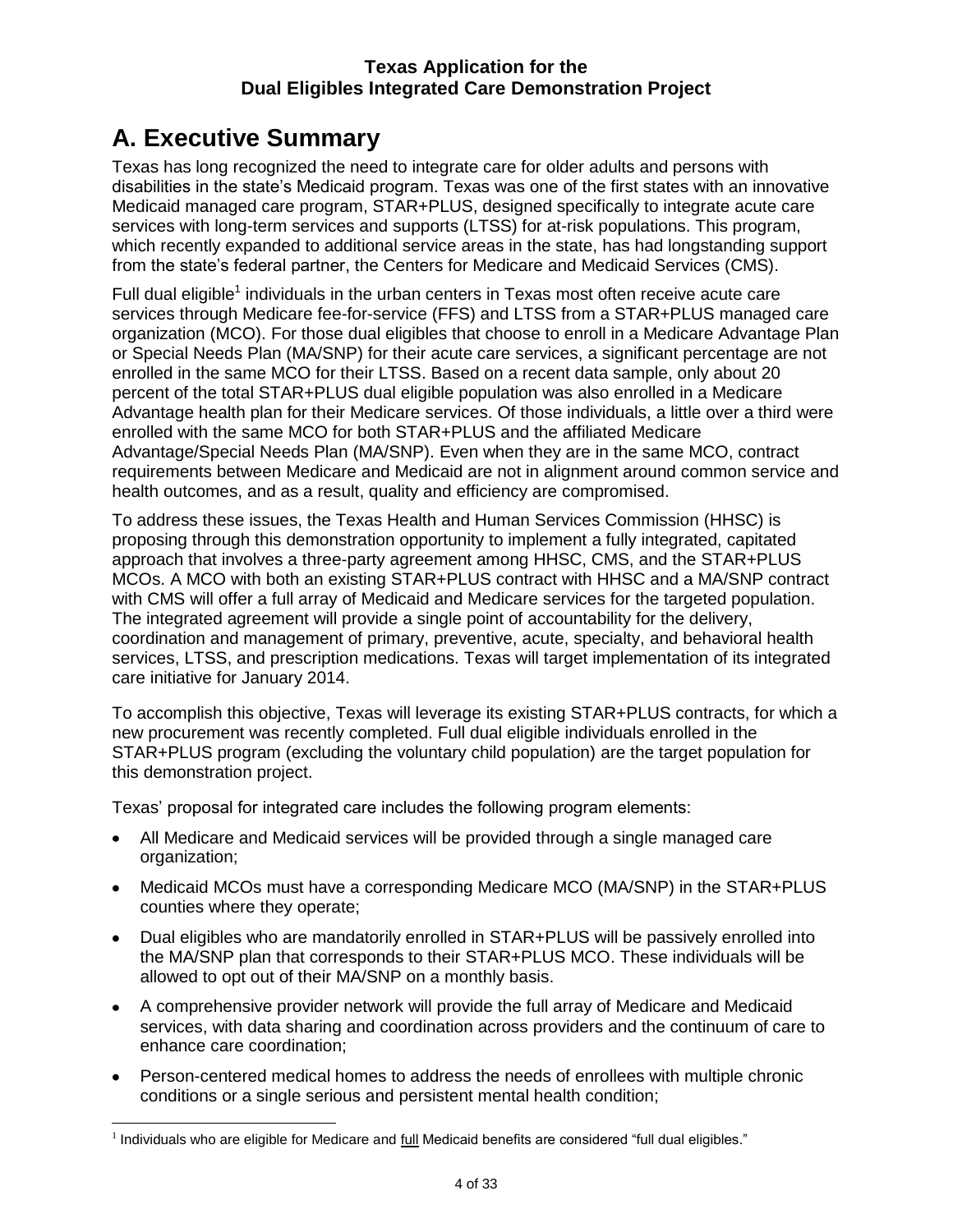- A single care coordinator to assist in the development of person-centered plans of care based on enrollee choice and to facilitate access to community-based care whenever possible;
- Quality management strategies and measurements unavailable in the current Medicare FFS models; and
- Consumer protections, including grievance and appeal processes that meet the standards required by both Medicare and Medicaid.

| <b>Summary Table of Texas' Dual Eligible Integrated Care Model</b>                |                                                                                                                                                                                                                                                                                                                                                                                                                                                                                                                  |  |
|-----------------------------------------------------------------------------------|------------------------------------------------------------------------------------------------------------------------------------------------------------------------------------------------------------------------------------------------------------------------------------------------------------------------------------------------------------------------------------------------------------------------------------------------------------------------------------------------------------------|--|
| <b>Target Population</b>                                                          | Full dual eligible adults, who are required to participate in STAR+PLUS                                                                                                                                                                                                                                                                                                                                                                                                                                          |  |
| <b>Total Full Benefit</b><br><b>Medicare-Medicaid Clients</b><br><b>Statewide</b> | 328,500                                                                                                                                                                                                                                                                                                                                                                                                                                                                                                          |  |
| <b>Total Enrollees Eligible for</b><br><b>Demonstration</b>                       | 214,402                                                                                                                                                                                                                                                                                                                                                                                                                                                                                                          |  |
| <b>Geographic Service Area</b>                                                    | All STAR+PLUS services areas (see page 12-13). Texas may choose to<br>phase-in the implementation, beginning with the most populous counties:<br>Group 1: 7 counties with >10,000 STAR+PLUS dual eligible enrollees-<br>approximately 145,000 (67%)<br>(Bexar, Cameron, Dallas, El Paso, Harris, Hidalgo and Tarrant)                                                                                                                                                                                            |  |
|                                                                                   | Group 2: 8 counties with 2,500 - < 10,000 STAR+PLUS dual eligible<br>enrollees-approximately 32,000)<br>(Cameron, Nueces, Tarrant, Travis, and Webb)<br>Group 3: 7 counties with 500 - 2,499 STAR+PLUS dual eligible<br>enrollees-approximately 25,000)<br>Group 4: 53 counties with fewer than 500 STAR+PLUS dual eligible                                                                                                                                                                                      |  |
|                                                                                   | enrollees-approximately 13,000)                                                                                                                                                                                                                                                                                                                                                                                                                                                                                  |  |
| <b>Summary of Covered</b><br><b>Benefits</b>                                      | Services would include all Medicare benefits, including parts A, B and D;<br>and Medicaid benefits, including wrap-around services and long-term<br>supports and services.                                                                                                                                                                                                                                                                                                                                       |  |
| <b>Financing Model</b>                                                            | Capitated Medicaid Managed Care Organizations, also participating as<br>Medicare Advantage Plans or Special Needs Plans (MA/SNP), will<br>provide accountability for fully integrated package of Medicare and<br>Medicaid benefits.                                                                                                                                                                                                                                                                              |  |
| <b>Summary of Stakeholder</b><br><b>Engagement/Input</b>                          | Texas will engage a wide variety of stakeholders in the design of the<br>integrated care program, including dual eligible clients, advocacy groups,<br>and provider associations, through a series of initial and ongoing<br>meetings throughout the State of Texas (see Section D, pages 21-23).                                                                                                                                                                                                                |  |
|                                                                                   | Texas has developed a distribution list of stakeholders interested in this<br>project which will be updated as appropriate to include all pertinent<br>stakeholders.<br>Additionally, Texas has established an email box at:<br>medicaidprograminnovation@hhsc.state.tx.us, to respond to questions<br>and collect ongoing stakeholder input, and has also created a webpage<br>for the project, to provide information and updates to stakeholders at:<br>http://www.hhsc.state.tx.us/medicaid/dep/index.shtml. |  |
| <b>Proposed Implementation</b><br>Date(s)                                         | <b>January 1, 2014</b>                                                                                                                                                                                                                                                                                                                                                                                                                                                                                           |  |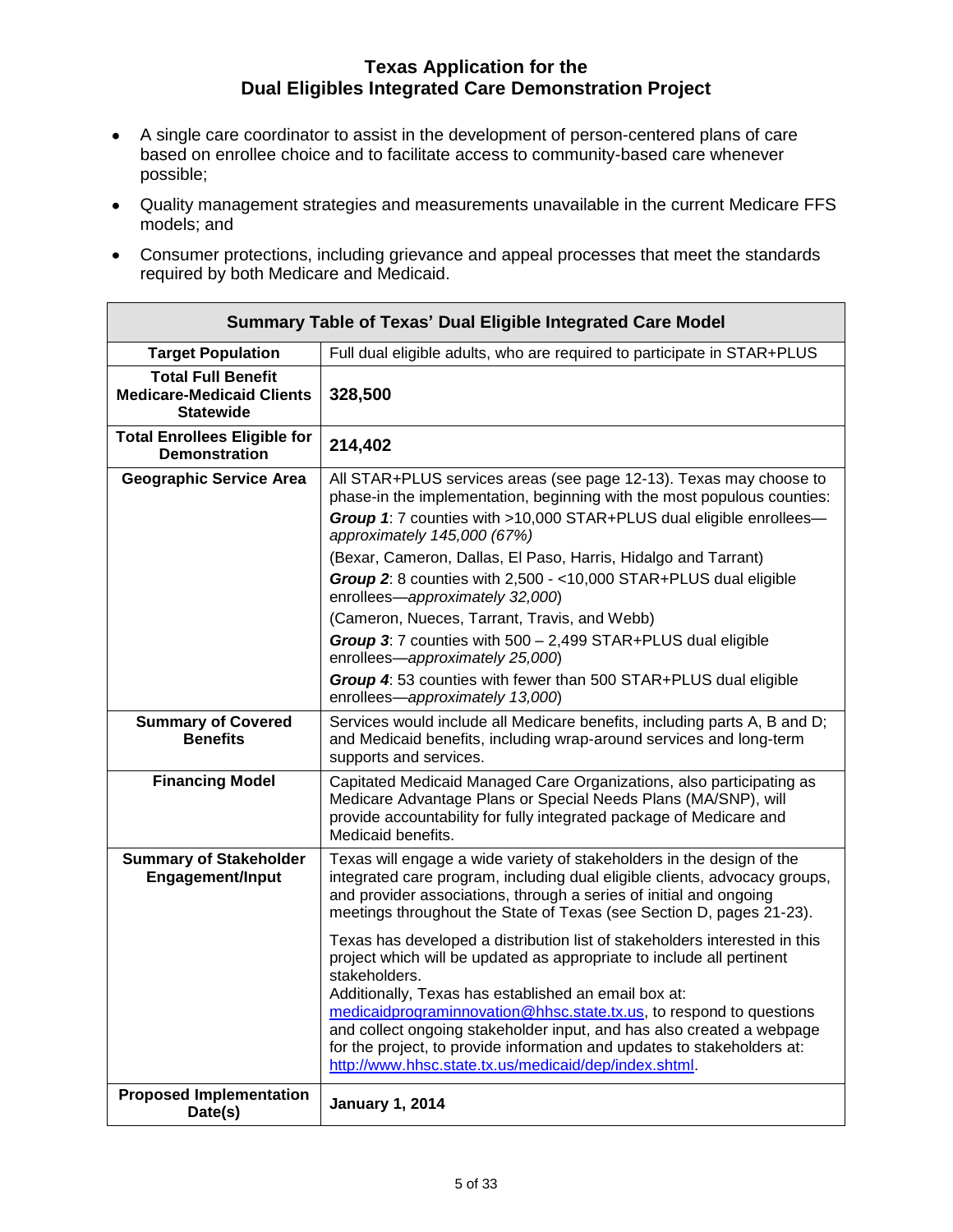# <span id="page-6-1"></span><span id="page-6-0"></span>**B. Background**

### *i. Current System*

Texas has an estimated 328,500 individuals statewide who are fully dual eligible. About two thirds of those reside in the more urban areas of the state and are enrolled in the state's capitated managed care program for Aged/Medicare-related/Blind and Disabled, called STAR+PLUS. The remaining dual eligibles—those living in the rural parts of the state receive their Medicaid benefits through the traditional FFS system.

Whether through the FFS system or managed care, the state primarily provides communitybased LTSS to these individuals, including personal assistance services, assisted living, nursing, consumer directed services, dental services, and others. Some categories of services, including home health, durable medical equipment, and physical therapy, overlap with those provided under Medicare Part B.

It is well-documented that health care costs for the dual eligible population are higher than most other groups served by either Medicare or Medicaid. Higher spending for this population results because they are poor, older or have disabilities, and often have chronic physical and mental health problems. $2$ 

CMS estimates that the federal government spent \$29.5 billion for Medicare services in Texas in calendar 2007, of which \$11 billion (37%) was for care related to dual eligibles. During the same period, Texas reported spending \$4.2 billion. The largest share of federal spending was for hospital services (33%) while the largest share of state spending (60%) was for institutional long-term care.

Based on recent data, about one in five dual eligible Medicaid STAR+PLUS enrollees received their Medicare services through a MA/SNP. A little over a third of those individuals were enrolled in a MA/SNP health plan that was affiliated with their STAR+PLUS health plan, which means that only about eight percent of the total STAR+PLUS dual eligible population was enrolled in STAR+PLUS and an affiliated MA/SNP for their Medicaid and Medicare services. Texas hopes to dramatically increase those numbers under this integrated model. This will result in improved care coordination and health outcomes for participating dual eligible enrollees and financial and administrative efficiencies.

The chart below shows the estimated percentage of STAR+PLUS enrollees who are also enrolled in a MA/SNP.

 2 Judy K., Watts, M. & Lyons, B. (July 2010), *Chronic Disease and Co-Morbidity among Dual Eligibles: Implications for Patterns of Medicaid and Medicare Service Use and Spending*. A report prepared for the Kaiser Commission on Medicaid and the Uninsured, Washington, D.C.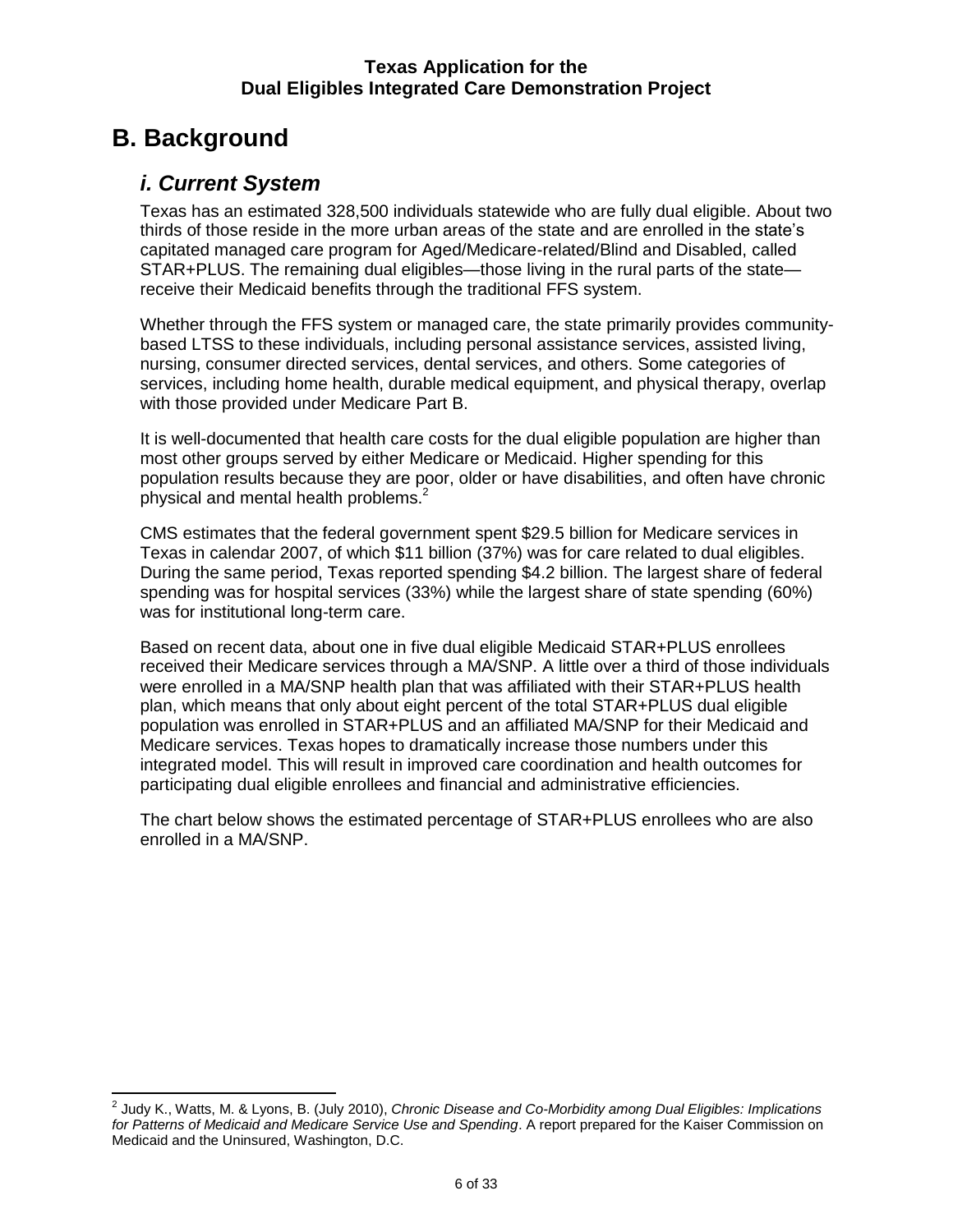### **STAR+PLUS Enrollees and MA/SNP Enrollment**



To put this in perspective, the chart below provides 2010 Medicare data provided by CMS. Texas' total STAR+PLUS dual eligible population (214,328) makes up about 7.2 percent of the total Texas Medicare population. As shown above, about 20 percent of the total STAR+PLUS (about 43,000) are currently enrolled with an MA/SNP, which makes up about 1.4 percent of the total Texas Medicare population.

<span id="page-7-0"></span>

### **2010 Total Texas Medicare Eligible Population and STAR+PLUS Enrollment**

**Note: Approximately 1.4% of Texas Medicare Note: Approximately 1.4% of Texas Medicar**<br>eligibles are Medicad STAR+PLUS enrollees,<br>enrolled with a MA/SNP for their Medicare **enrolled with a MA/SNP for their Medicare** 

# *ii. Issues/Barriers*

In Texas, as in other parts of the United States, care for dual eligibles is bifurcated between the acute care services provided under Medicare, and the LTSS provided by the state Medicaid program. More formalized structures are needed for Medicare acute care providers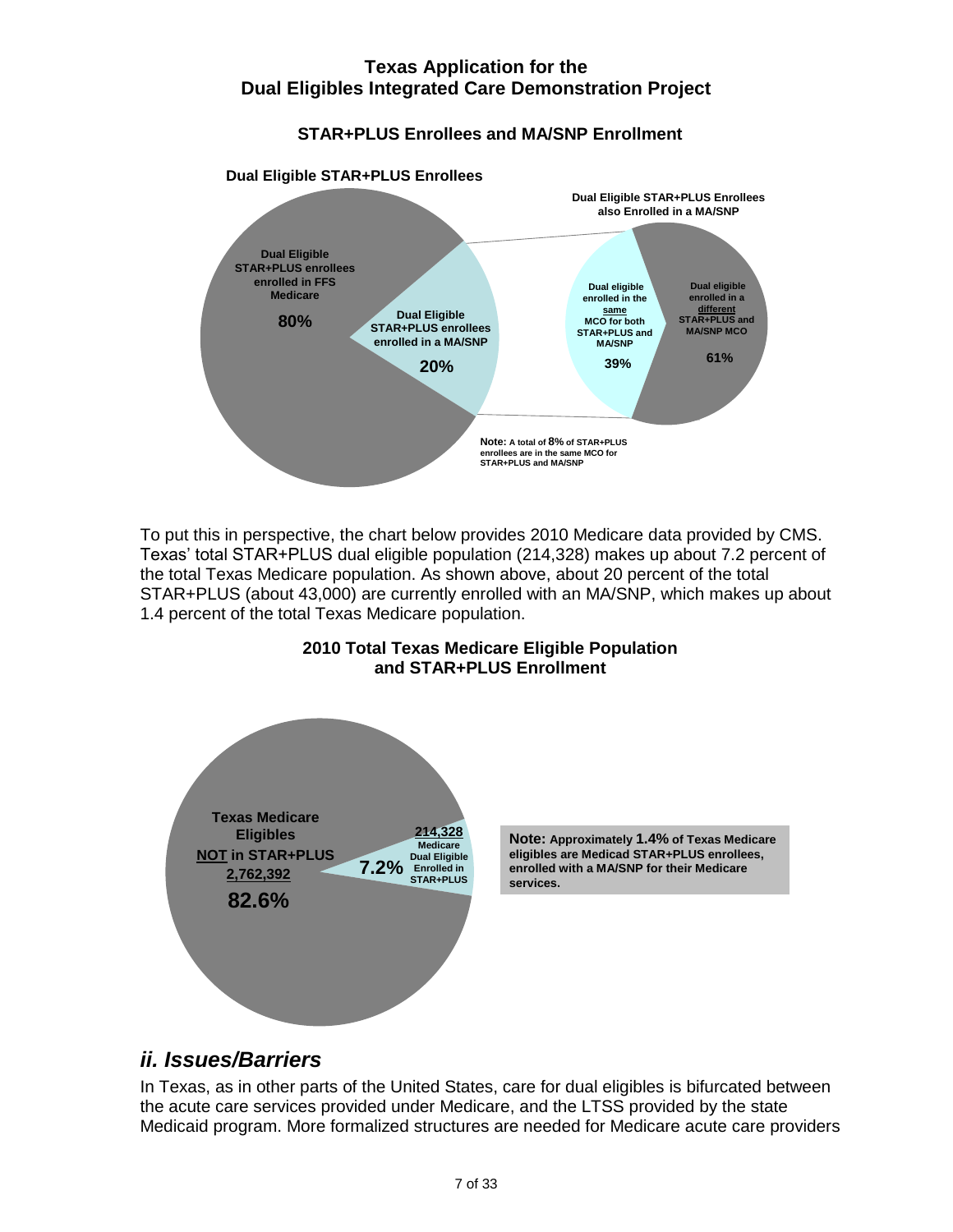to collaborate and consult with their Medicaid counterparts. And there can be confusion for dual eligible clients and providers where services are ostensibly available in both programs.

Lack of coordination between the two programs has other consequences. Better coordination is needed to steer individuals away from expensive inpatient hospital and nursing facility care and into less expensive options, when appropriate, that can provide earlier and ultimately better care. Today, dually eligible individuals can be discharged from the hospital and into a nursing facility because their Medicare providers are unaware of community-based Medicaid services that may be a more suitable and cost-effective alternative for the individual. Conversely, the fragmented system existing today lacks incentives to encourage nursing facilities and community LTSS providers to arrange for medical care for dual eligibles in their current setting rather than through the hospital.

In addition, the lack of data sharing for health information between Medicare and Medicaid makes it difficult for Medicare and Medicaid providers to communicate, and for case managers and service coordinators to develop service plans and coordinate health care across the two programs.

In the STAR+PLUS program, Texas has largely overcome barriers hindering coordinated care between acute and LTSS for those individuals who receive all their services through Medicaid. Texas would like the opportunity, through this demonstration project, to build on this success in order to fully integrate care for dually eligible individuals, with the goal of improving care and health outcomes for this vulnerable population.

# <span id="page-8-0"></span>*iii. Texas Vision for Integrating Care for Dual Eligibles*

Texas' vision is a fully integrated approach in which all Medicare and Medicaid services<sup>3</sup>, including comprehensive prescription drug coverage, are provided through a single, accountable managed care organization (MCO). The MCO will be responsible for delivering Medicaid benefits though its STAR+PLUS agreement and Medicare benefits through its Medicare Advantage agreement. The state's STAR+PLUS MCOs will retain responsibility for the service coordination function, including the coordination of Medicare services and collaboration with Medicare providers.

The establishment of a health home for each dually eligible individual is a crucial component to the success of the integrated model. Health homes will be centered around a Primary Care Provider (PCP), selected by the individual, or assigned if one is not selected. MCOs will assist PCPs in providing and arranging health home services. Depending on the needs of the individual, health home services can include preventive and health promotion services; primary care; referral to and coordination with specialists and LTSS providers; clinical case management to manage chronic and complex health conditions; and service coordination to facilitate access to and coordination of MCO services, social services, and patient and family supports.

Building on the STAR+PLUS model, as an adjunct to and complement of the health home, MCOs will have dedicated service coordinators who will be essential in working with the individual and their PCP and specialists, and with coordinating the individual's acute and LTSS. Service coordinators will be furnished when requested by an individual or provider, or when an MCO's assessment of the enrollee's health and support needs indicates the need for one. The health home, coordinated with and supported by the service coordination

 3 Individuals residing in nursing facilities (beyond an initial four month period) or state supported living centers and those enrolled in 1915(c) waivers are excluded from STAR+PLUS.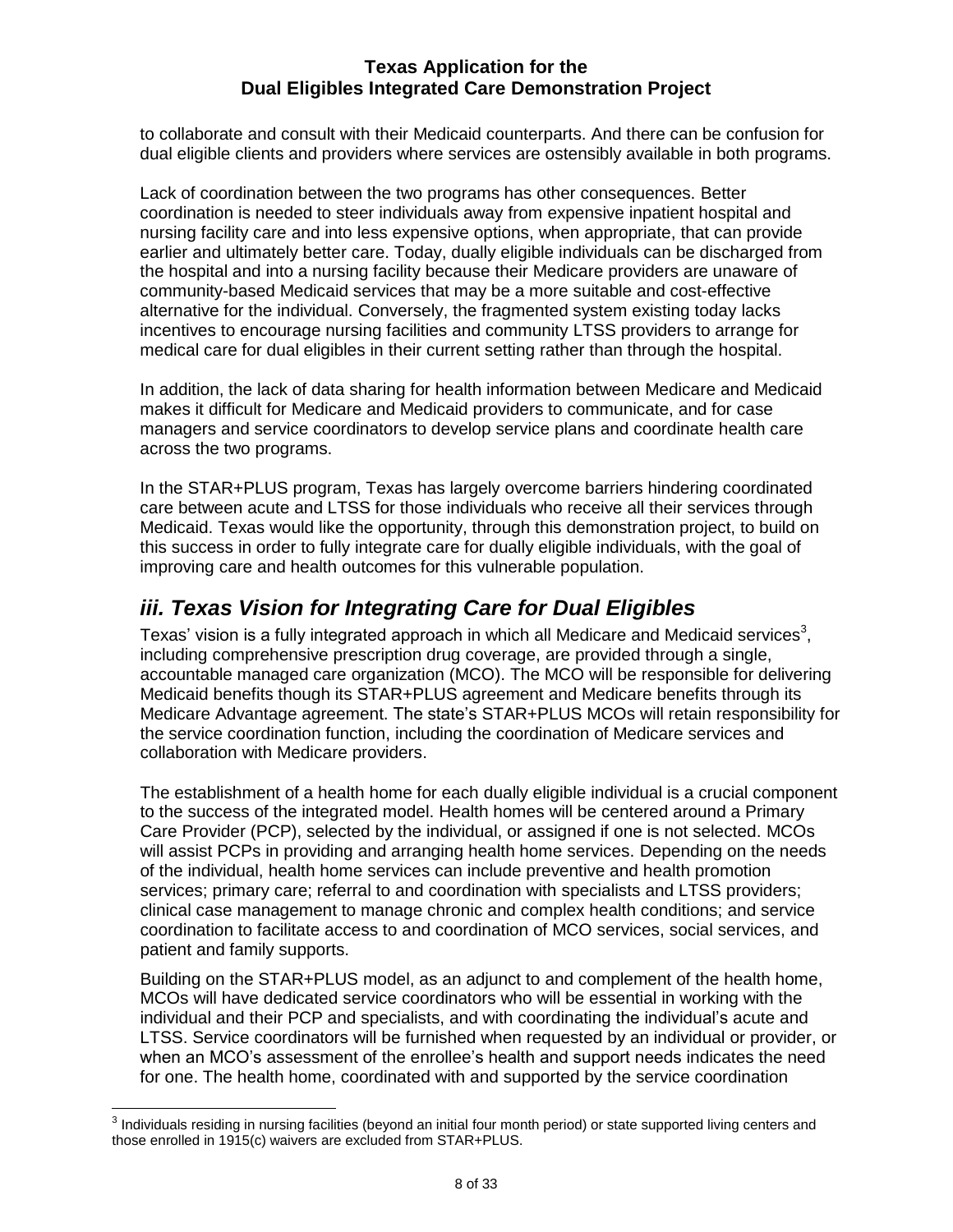feature, will be the foundation for comprehensive integration across all Medicaid and Medicare services.

HHSC and the MCOs will incorporate into the integrated model the lessons learned from the Texas Medical Foundation (TMF) Health Quality Institute's pilot on reducing hospital readmissions, so that the transition out of the hospital is better managed and coordinated, and communication among hospitals, providers, nursing homes and home health agencies is improved.

Texas, like many other states, believes mandatory enrollment in the same MCO for both Medicare and Medicaid services would promote better health outcomes; however, CMS has indicated it will require states to allow enrollees to opt out of the MA/SNP. Texas understands CMS' position and appreciates public input that strongly advocates for preserving the ability for dual eligibles to choose to opt out of their enrollment with a MA/SNP, Texas agrees that the demonstration project should be initially implemented with a passive enrollment into a MA/SNP, with a monthly option to opt out of enrollment with that Medicare health plan and either choose another MA/SNP or FFS Medicare. Texas proposes to revisit this policy in year two of the project, to assess whether it makes sense to establish a lock-in period 90-days after the individual's enrollment into a MA/SNP, because we strongly believe that enrolling individuals into the same MA/SNP and STAR+PLUS MCO will better enable the state to improve quality of care and control costs by greatly decreasing the percentage of individuals receiving their Medicare and Medicaid services through a fragmented, uncoordinated system.

The integrated model will include features designed to simplify processes and reduce confusion for clients and providers. For the first time, Medicare and Medicaid will be working together to develop a single, consolidated process for enrollment, member and provider services such as hotlines, member materials, and complaint and appeal procedures. This will lead to more efficient and less expensive administration of the two programs, and greater satisfaction for enrollees and providers.

Through the benefits offered from a single managed care approach, CMS, HHSC and enrollees can expect a greater level of accountability from MCOs to provide appropriate services, coordinate health care, and facilitate improved communication among providers. Quality measurement of MCO performance will be a key strategy to provide feedback to MCOs and to encourage better administration of the program. Better quality management of services and improved health outcomes will be the ultimate goals of the demonstration.

# <span id="page-9-0"></span>*iv. Eligible Populations*

The target population for this demonstration project is full dual eligible adults (age 21 and above) residing in a STAR+PLUS Service Area, and are required to receive their Medicaid benefits through the STAR+PLUS managed care program.

Note: Texas will exclude dual eligible children (under age 21) who reside in a STAR+PLUS Service Area and have chosen to receive their Medicaid services through the STAR+PLUS managed care program. (These children participate in STAR+PLUS on a voluntary basis and may opt out of the program at any time and return to the traditional Medicaid fee-forservices program.)

### *Excluded*

The following types of Medicaid-eligible individuals are excluded from participation in STAR+PLUS, and therefore are excluded from this demonstration project: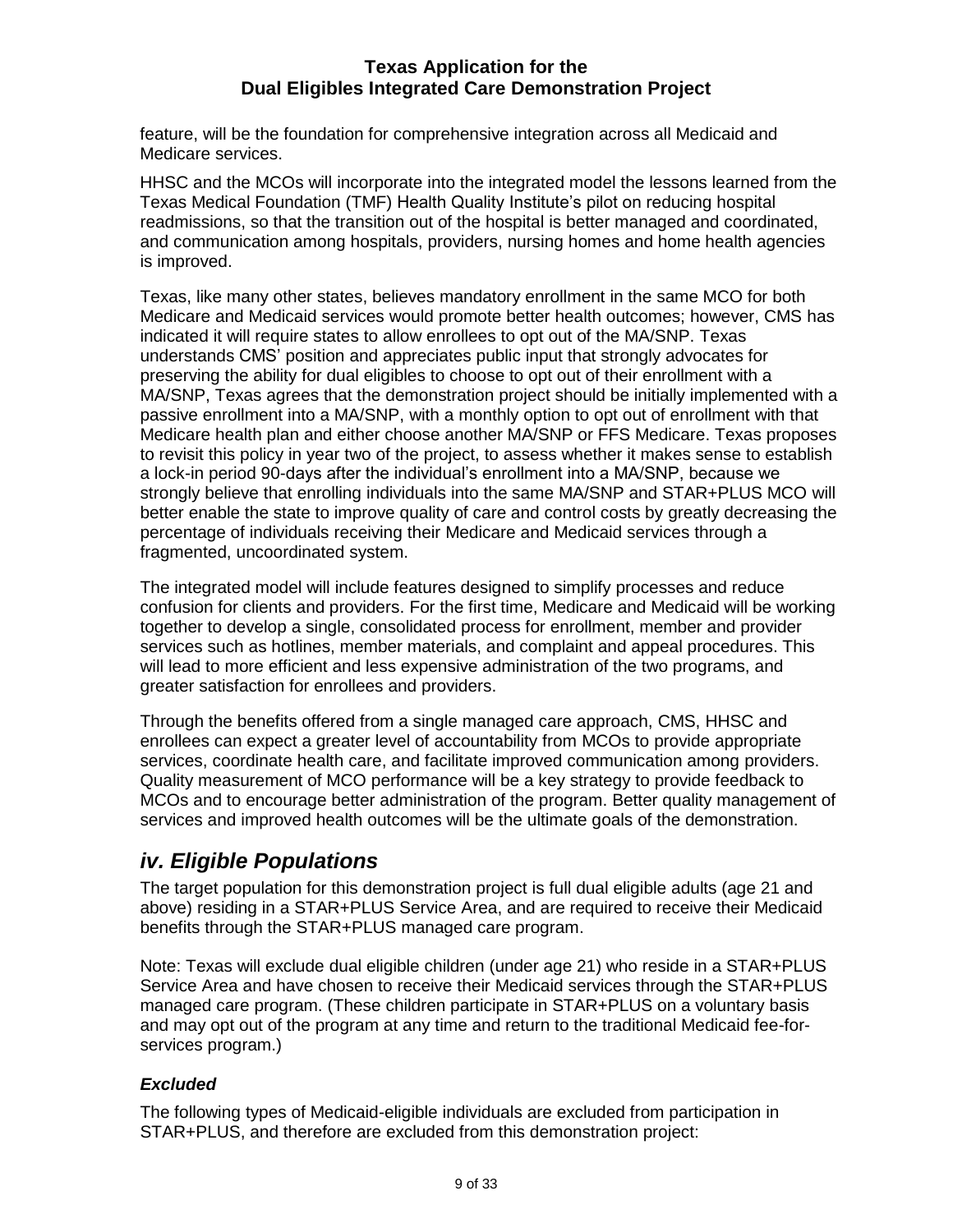- Persons in institutional settings:
	- $\circ$  Persons residing in a nursing facility<sup>4</sup>;
	- o Residents of Intermediate Care Facilities for Persons with Mental Retardation (ICF-MR);
	- o Residents of Institutions of Mental Diseases or State Hospitals.
- Persons enrolled in a 1915(c) waiver program:
	- o Community Living Assistance and Support Services;
	- o Medically Dependent Children Program;
	- o Home and Community-based Services;
	- o Deaf Blind with Multiple Disabilities;
- Individuals not eligible for full Medicaid benefits (e.g., community attendant services, Qualified Medicare Beneficiary, Specified Low-income Medicare Beneficiary, Qualified Disabled and Working Individual, and undocumented aliens);
- Individuals receiving long term services and supports through non-Medicaid funded programs; and
- Individuals enrolled in the STARHealth Program (children in state conservatorship).

The following two tables provide information on statewide dual eligibles and STAR+PLUS enrolled dual eligibles in Texas in state fiscal year 2011.

#### **Texas Statewide Medicaid Dual Eligible Population Monthly Average Enrollment State Fiscal Year 2011**

|                                 | <b>TOTAL</b> | Age 21-64 | Age $>65$ |
|---------------------------------|--------------|-----------|-----------|
| <b>All Texas Dual Eligibles</b> | 586,608      | 202,123   | 384,485   |
| <b>Texas Full Duals</b>         | 327,530      | 100,681   | 226,849   |

The table below provides estimated STAR+PLUS enrollment numbers for State Fiscal Year 2013, and provides an estimate of the total target population for this project.

<sup>————————————————————&</sup>lt;br><sup>4</sup> This does <u>not</u> include the first four months that an individual is in a nursing facility. A STAR+PLUS enrollee who enters a nursing facility will remain in STAR+PLUS. If the individual is in a nursing facility for more than four months, the individual will be disenrolled from STAR+PLUS, and receive their Medicaid services through the traditional feefor-service program.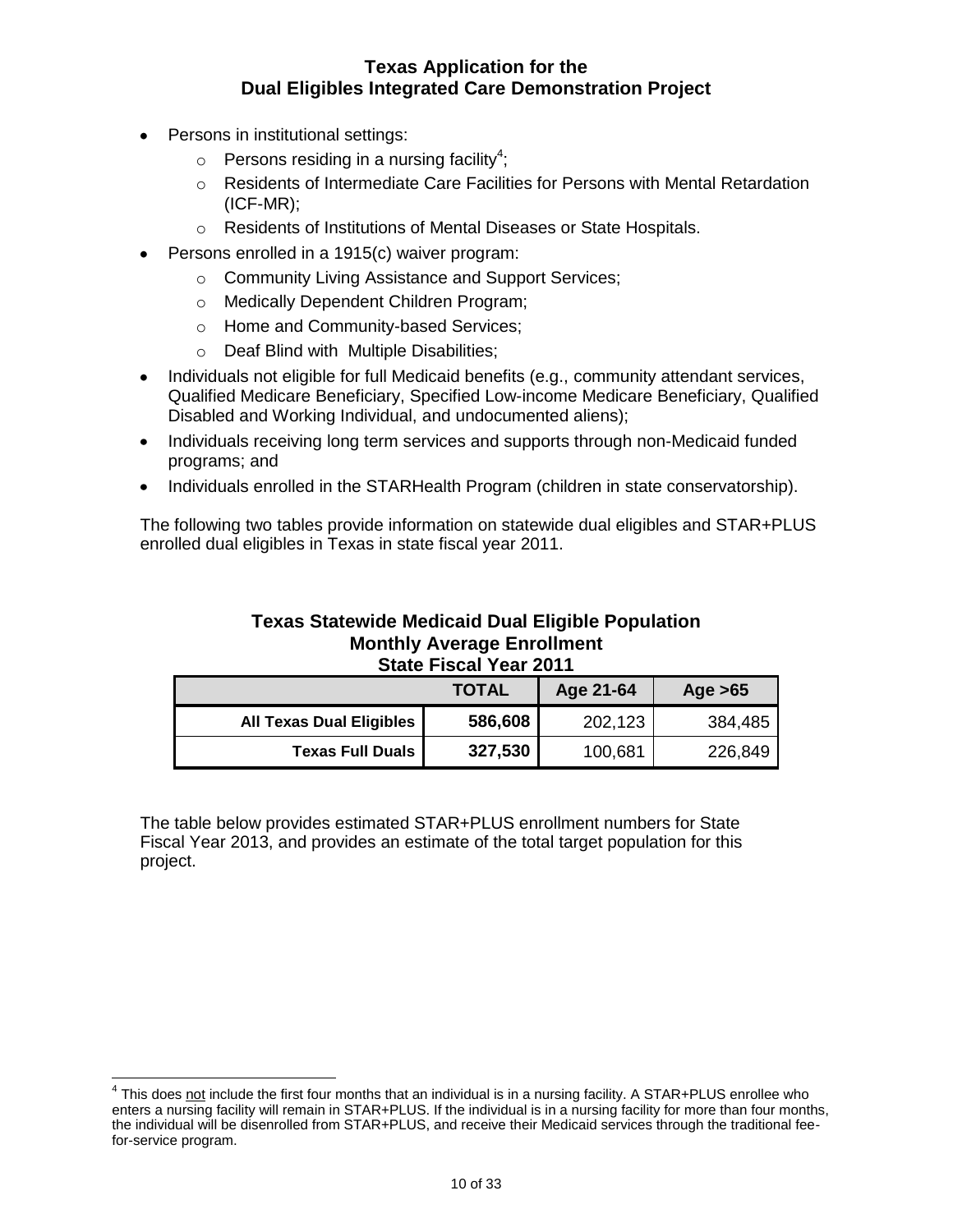| <b>STAR+PLUS</b>                       | <b>TOTAL</b> | Age 21-64 | Age $>65$ |  |
|----------------------------------------|--------------|-----------|-----------|--|
| <b>TOTAL</b><br><b>STAR+PLUS Duals</b> | 214,328      | 82,128    | 132,200   |  |
| <b>Bexar SA</b>                        | 25,339       | 10,410    | 14,921    |  |
| <b>Dallas SA</b>                       | 28,062       | 10,573    | 17,484    |  |
| <b>El Paso SA</b>                      | 15,144       | 6,039     | 9,100     |  |
| <b>Harris SA</b>                       | 50,419       | 16,171    | 34,220    |  |
| <b>Hidalgo SA</b>                      | 42,611       | 16,991    | 25,606    |  |
| <b>Jefferson SA</b>                    | 8,242        | 4,057     | 4,182     |  |
| <b>Lubbock SA</b>                      | 7,145        | 2,849     | 4,294     |  |
| <b>Nueces SA</b>                       | 11,722       | 4,508     | 7,213     |  |
| <b>Tarrant SA</b>                      | 15,687       | 6,346     | 9,338     |  |
| Travis SA                              | 10,030       | 4,186     | 5,842     |  |

#### **Texas STAR+PLUS Dual Eligible Population by Service Area Estimated Monthly Average Enrollment State Fiscal Year 2013**

# <span id="page-11-1"></span><span id="page-11-0"></span>**C. Care Model Overview**

# *i. Proposed Delivery System*

As previously discussed, the state's demonstration proposal is founded on a delivery system in which Medicaid services for dual eligibles are provided through the STAR+PLUS program and Medicare services through an affiliated MA/SNP. STAR+PLUS is a capitated, integrated delivery system for acute care services and community-based LTSS for approximately 394,225 Medicaid enrollees who have a disability and/or chronic illness. Full duals make up a more than half of the total STAR+PLUS enrollees.

Full duals receive most acute care services and outpatient drug benefits through Medicare; however, Medicaid is responsible for certain "wrap services," such as copayments for Medicare services and Medicaid-only benefits. Medicaid will also pay for some services when the dual eligible client exhausts the Medicare benefit. Please refer to Section C(ii) for additional information regarding wrap services.

STAR+PLUS MCOs receive a capitation payment, and are responsible for coordinating both acute care and LTSS through the use of a service coordinator. STAR+PLUS MCOs provide service coordination by working with network providers to ensure that enrollees have access to Medicaid covered services, as well as Medicare and community service providers to ensure access to other available resources.

Effective March 1, 2012, additional services were added to the STAR+PLUS capitation: 1) prescription drug benefits; and, 2) non-behavioral health inpatient hospital services. Prior to March 1, 2012, non‐behavioral health inpatient hospital services were carved out of the STAR+PLUS managed care benefit. Including inpatient hospital services and prescription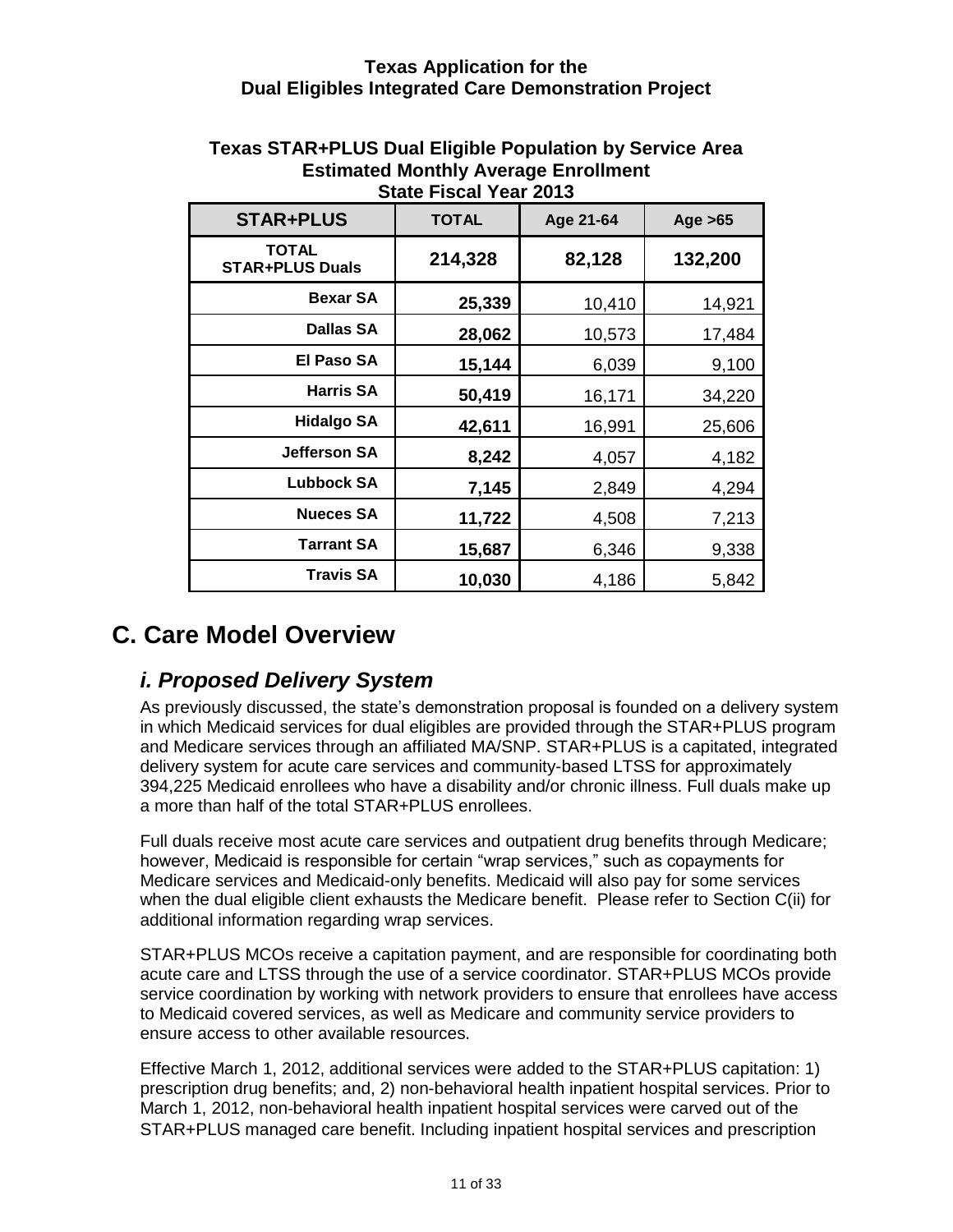medication in the capitated benefit package is an important step in developing a fully ―integrated program,‖ which encompasses the medical, behavioral health, and LTSS needed by an individual who is eligible for both Medicare and Medicaid.

### <span id="page-12-0"></span>**Geographic Service Areas/Counties**

STAR+PLUS operates in several, mostly urban service areas (see map on page 13). Effective March 2012, the STAR+PLUS program expanded into the Lubbock, El Paso, Jefferson and Hidalgo service areas.

About 66 percent of dual eligibles individuals enrolled in STAR+PLUS reside in seven counties: Bexar (San Antonio), Cameron (Brownsville) Dallas, El Paso, Harris (Houston), Hidalgo (McAllen) and Tarrant (Fort Worth). Another 15 percent reside in 8 additional STAR+PLUS counties: Collin, Fort Bend, Jefferson, Maverick, Nueces (Corpus Christi), Starr, Travis (Austin), and Webb (Laredo). About 11 percent reside in 22 less populous counties, where STAR+PLUS enrollment of dual eligible individuals is between 500 and 4,000 in a STAR+PLUS county. The remaining STAR+PLUS dual eligibles (about 13,000) reside in more rural counties (53), as depicted below.



**Breakout of STAR+PLUS Enrollees by Counties with Highest Concentration of Dual Eligible Individuals** 

In implementing this demonstration project, Texas may choose a phased-in implementation approach, beginning in January 2014, which focuses first on a subset of the more populous STAR+PLUS counties.

### **STAR+PLUS Service Areas/Counties**

**Bexar Service Area (San Antonio)** - Bexar, Atascosa, Bandera, Comal, Guadalupe, Kendall, Medina, and Wilson Counties

**Dallas Service Area -** Dallas, Collin, Ellis, Hunt, Kaufman, Navarro, and Rockwall Counties

**El Paso Service Area –** El Paso and Hudspeth Counties

**Harris Service Area (Houston) -** Harris, Austin, Brazoria, Fort Bend, Galveston, Matagorda, Montgomery, Waller, and Wharton Counties

**Hidalgo Service Area (South Texas)** - Hidalgo, Cameron, Duval, Jim Hogg, Maverick, McMullen, Starr, Webb, Willacy and Zapata Counties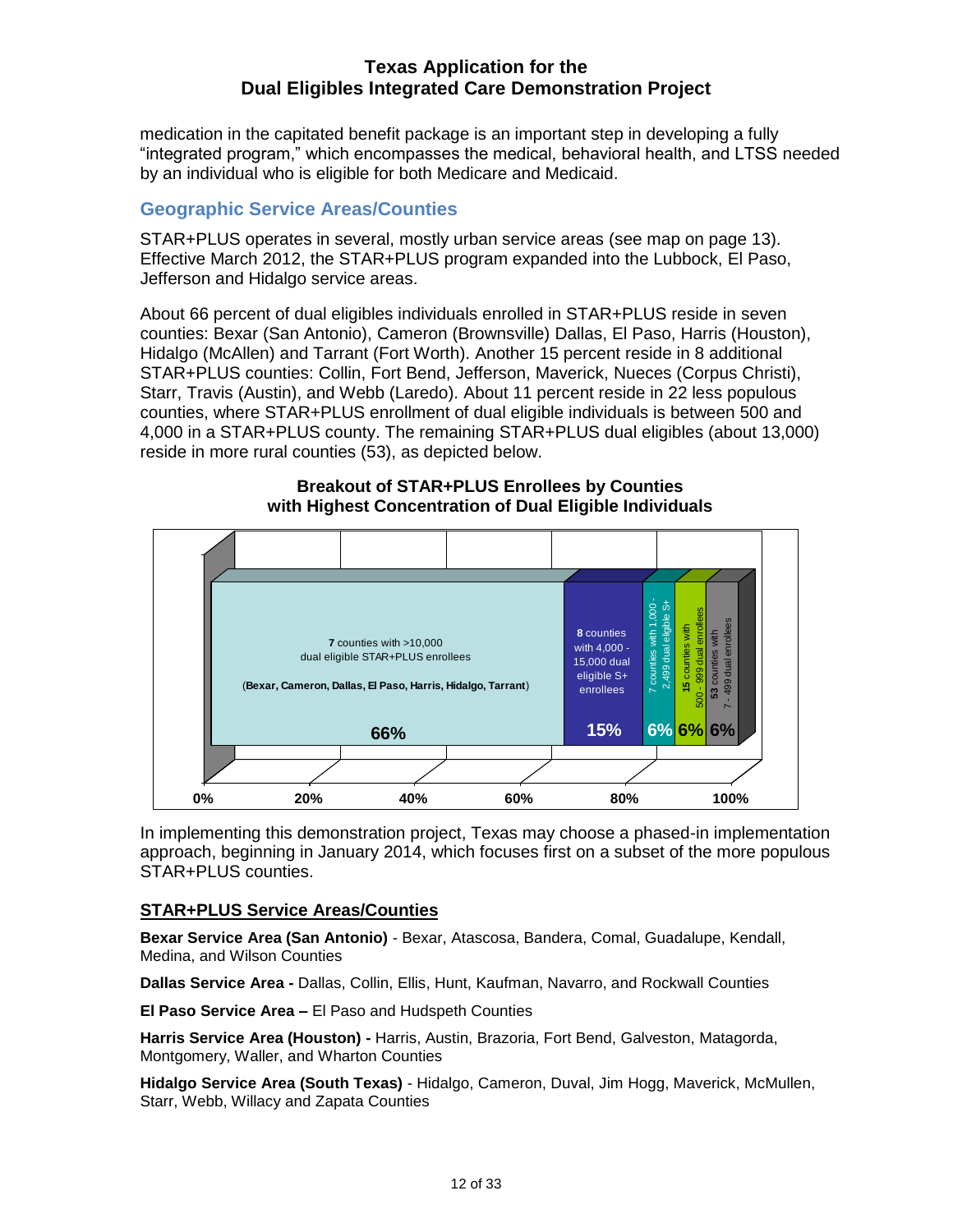**Lubbock Service Area** - Lubbock, Carson, Crosby, Deaf Smith, Floyd, Garza, Hale, Hockley, Hutchinson, Lamb, Lynn, Potter, Randall, Swisher, and Terry Counties

**Nueces Service Area (Corpus Christi)** - Nueces, Aransas, Bee, Brooks, Calhoun, Goliad, Jim Wells, Karnes, Kenedy, Kleberg, Live Oak, Nueces, Refugio, San Patricio, and Victoria Counties

**Tarrant Service Area (Fort Worth)** - Tarrant, Denton, Hood, Johnson, Parker, Tarrant, and Wise **Counties** 

**Travis Service Area (Austin)** - Travis, Bastrop, Burnet, Caldwell, Fayette, Hays, Lee, and Williamson Counties

**Jefferson Service Area** - Jefferson, Chambers, Hardin, Jasper, Liberty, Newton, Orange, Polk, San Jacinto, Tyler and Walker Counties



*Texas STAR+PLUS Program Service Areas (as of March 2012)*

### <span id="page-13-0"></span>**Enrollment Methods**

As set forth above, Texas received public input strongly advocating for preserving the ability for dual eligibles to choose to opt out of their enrollment with a MA/SNP. Texas will implement the demonstration project with passive enrollment into a MA/SNP, including a monthly option to opt out of enrollment with that Medicare health plan, and either choose another MA/SNP or FFS Medicare.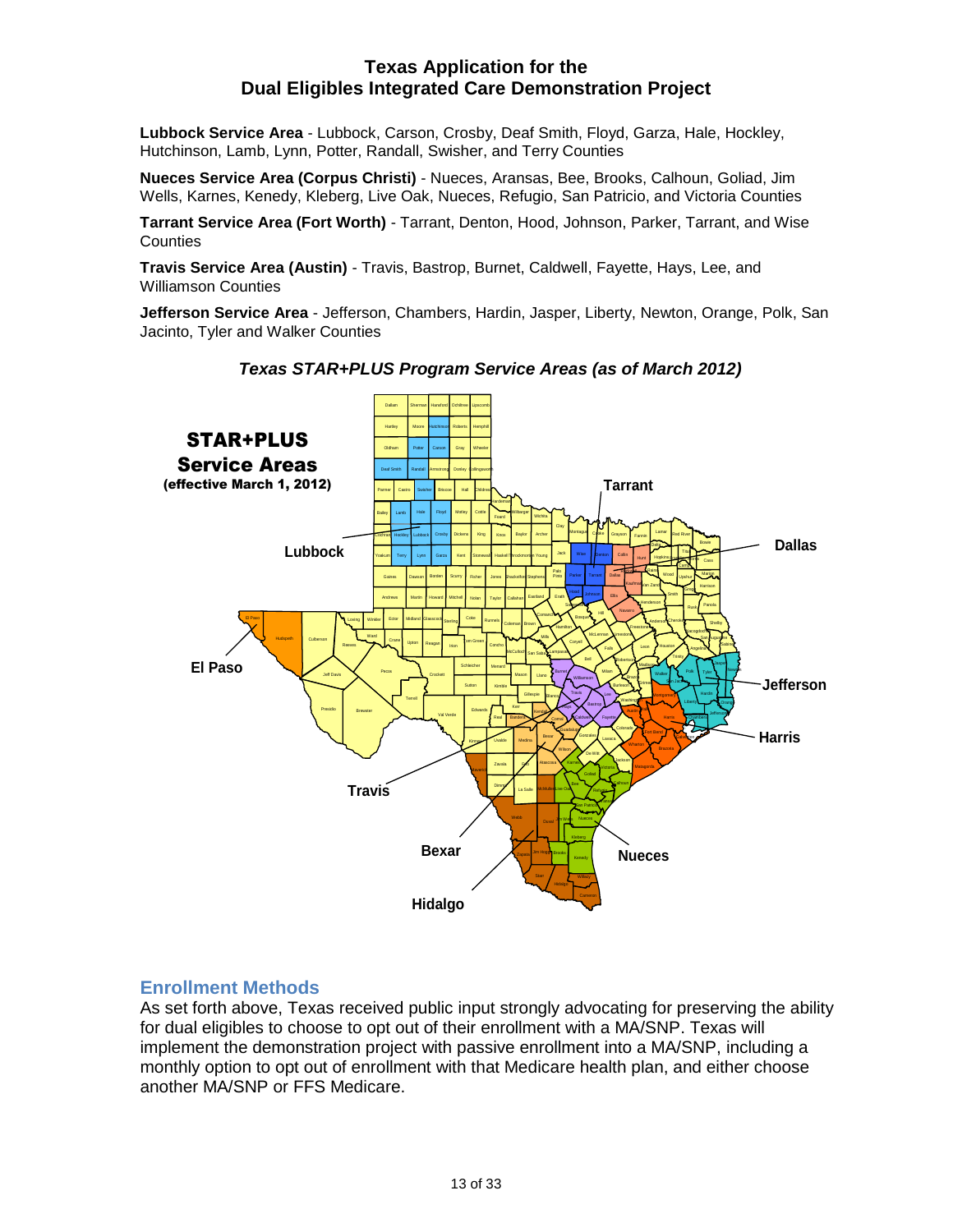Texas proposes to revisit this policy in year two of the project, to assess whether it makes sense to establish a lock-in period 90-days after the individual's enrollment into a MA/SNP, because we strongly believe that enrolling individuals into the same MA/SNP and STAR+PLUS MCO will better enable the state to improve quality of care and control costs by greatly decreasing the percentage of individuals receiving their Medicare and Medicaid services through a fragmented, uncoordinated system. Texas firmly believes the demonstration will experience the best results if individuals are required to enroll in the same MCO for Medicaid and Medicare services.

Texas will work with CMS to ensure the passive enrollment process includes an educational component about the value of enrollment in a complementary MA/SNP product and that each beneficiary has been fully informed of the initiative and his or her rights and responsibilities.

### *STAR+PLUS Enrollment Process and Enrollment into the Dual Eligibles Integrated Care Project.*

### **STAR+PLUS Enrollment**

Texas has contracts with at least two qualified MCOs in each service area and offers enrollees a choice of managed care plans, as well as their choice of providers from within the MCO's contracted provider network. Currently, Medicaid STAR+PLUS eligible individuals are provided information on MCO choices and have 15 calendar days after an enrollment packet is mailed to them to select their STAR+PLUS MCO<sup>5</sup>. If no selection is made within the specified timeframe, the individual is defaulted into a STAR+PLUS MCO.

STAR+PLUS enrollees have the opportunity to change to a different STAR+PLUS MCO within the first 90 days after initial enrollment into an MCO, and annually thereafter. Under certain circumstances, enrollees may change STAR+PLUS MCO after that 90-day timeframe.

### **MA/SNP Enrollment**

On the Medicare side, CMS will passively enroll STAR+PLUS enrollees into a MA/SNP, that corresponds to their STAR+PLUS health plan. Texas will work with CMS to develop a seamless process to effectively integrate Medicare's passive enrollment into the individual's MA/SNP with the state's STAR+PLUS enrollment processes. Texas also recognizes the need to fully inform and educate dual eligible individuals on the passive enrollment processes and potential impacts to their Medicare services and will work with CMS to develop comprehensive outreach and educational materials concerning passive enrollment and individuals' rights and responsibilities.

CMS will only allow MA/SNPs who are in good standing with Medicare to receive passive enrollments for this demonstration project. Texas will work with CMS to identify any MA/SNPs who are not in good standing with CMS in advance of the project implementation date, and will establish a process to verify MA/SNPs eligibility throughout the operation of the project.

 5 1 Texas Administrative Code, Part 15, Chapter 353 Medicaid Managed Care, Subchapter E, §353.403. [http://info.sos.state.tx.us/pls/pub/readtac\\$ext.ViewTAC?tac\\_view=5&ti=1&pt=15&ch=353&sch=E&rl=Y](http://info.sos.state.tx.us/pls/pub/readtac$ext.ViewTAC?tac_view=5&ti=1&pt=15&ch=353&sch=E&rl=Y)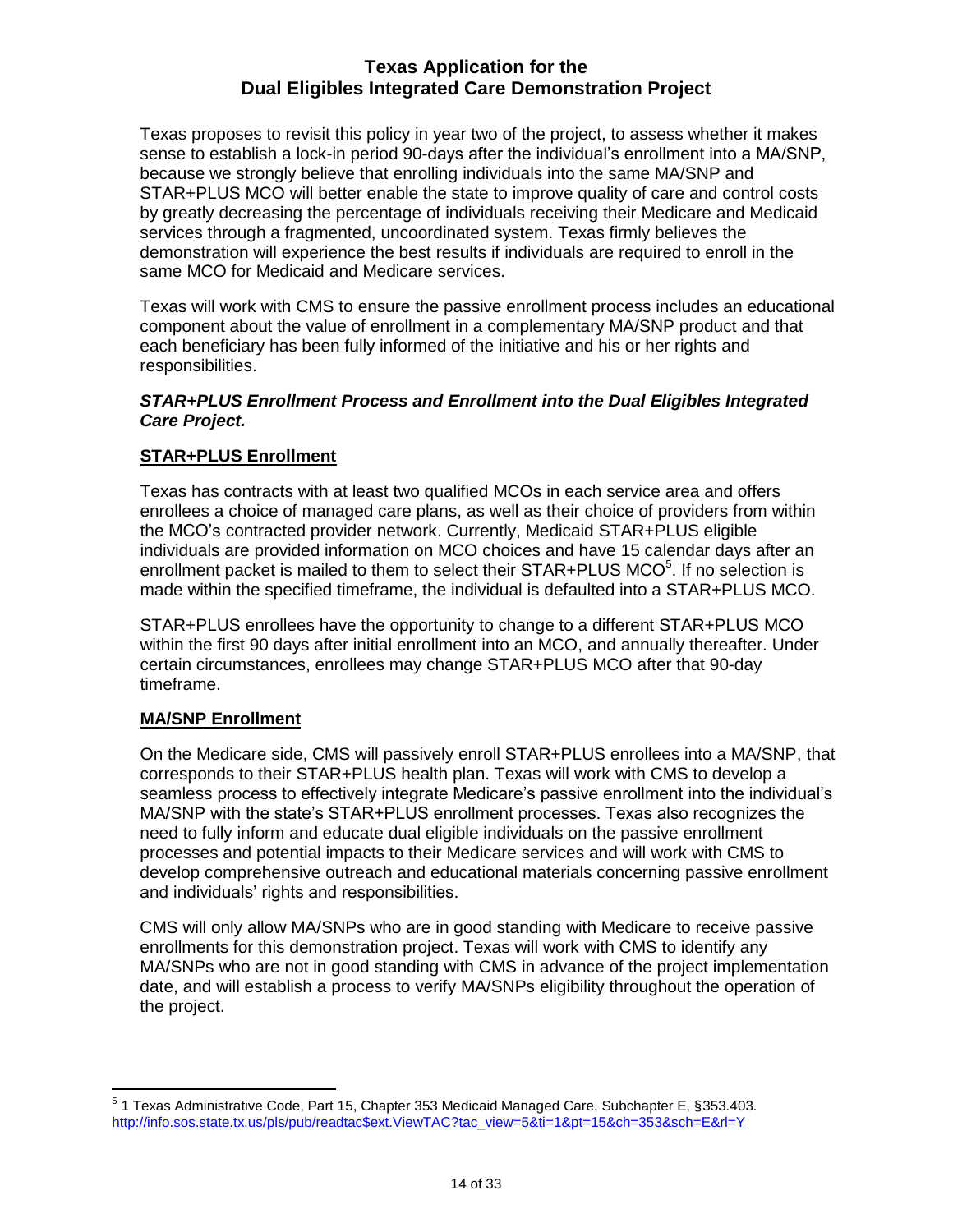#### <span id="page-15-0"></span>**Provider Networks and Services**

STAR+PLUS MCOs are required to develop and maintain provider networks adequate to deliver all Medicaid covered benefits, with an emphasis on the special needs of persons with chronic conditions and disabilities. Each MCO network must provide convenient and timely access to care. As a result, Texas believes the STAR+PLUS networks will be complementary to the networks developed for affiliated Medicare MA/SNPs.

All providers must be licensed and/or certified in the State of Texas and be enrolled in the Texas Medicaid program in order to provide STAR+PLUS covered services. Providers must not be under sanction or exclusion from the Medicaid and Medicare programs and must have a valid National Provider Identifier (NPI). The STAR+PLUS MCO must ensure its providers and subcontractors meet all current and future state and federal eligibility criteria, reporting requirements, and any other applicable rules and/or regulations related to the contract.

Each STAR+PLUS MCO's provider network must be responsive to the linguistic, cultural, and other unique needs of any minority, older, disabled, or other special needs populations served by the STAR+PLUS MCO. This includes the capacity to communicate with STAR+PLUS enrollees in languages other than English, when necessary, as well as with those who require sign language interpreting.

Each STAR+PLUS MCO must enter into written contracts with properly credentialed providers. Additional information can be found within Texas' uniform managed care contract which is available online and incorporated by reference $^6$ . Many of these provider types are equivalent to those required by Medicare. Provider types include:

- Inpatient Hospital and medical services
- Children's Hospitals/Hospitals with specialized pediatric services  $\bullet$
- Trauma centers
- Transplant centers
- Hemophilia centers
- Physician services
	- PCPs must be available and accessible 24 hours per day, seven (7) days per week, within the provider network.
	- The MCO must contract with a sufficient number of participating physicians and specialists within each service area to comply with established access requirements and meet enrollees' needs for all covered services.
- Urgent care clinics
- Laboratory services
- Pharmacy Providers
- Diagnostic imaging centers

In addition, STAR+PLUS requires that MCOs contract with the following additional provider types that may not be commonly included in Medicare Advantage networks:

• Home health services: STAR+PLUS MCOs must ensure that all enrollees living within the MCO's service area must have access to home health covered services provided as part of the acute care covered services, not the community LTSS.

 6 Texas Health and Human Services Commission Uniform Managed Care Terms & Conditions [http://www.hhsc.state.tx.us/medicaid/UniformManagedCareContract.pdf,](http://www.hhsc.state.tx.us/medicaid/UniformManagedCareContract.pdf) Section 8.1.4, Provider Network.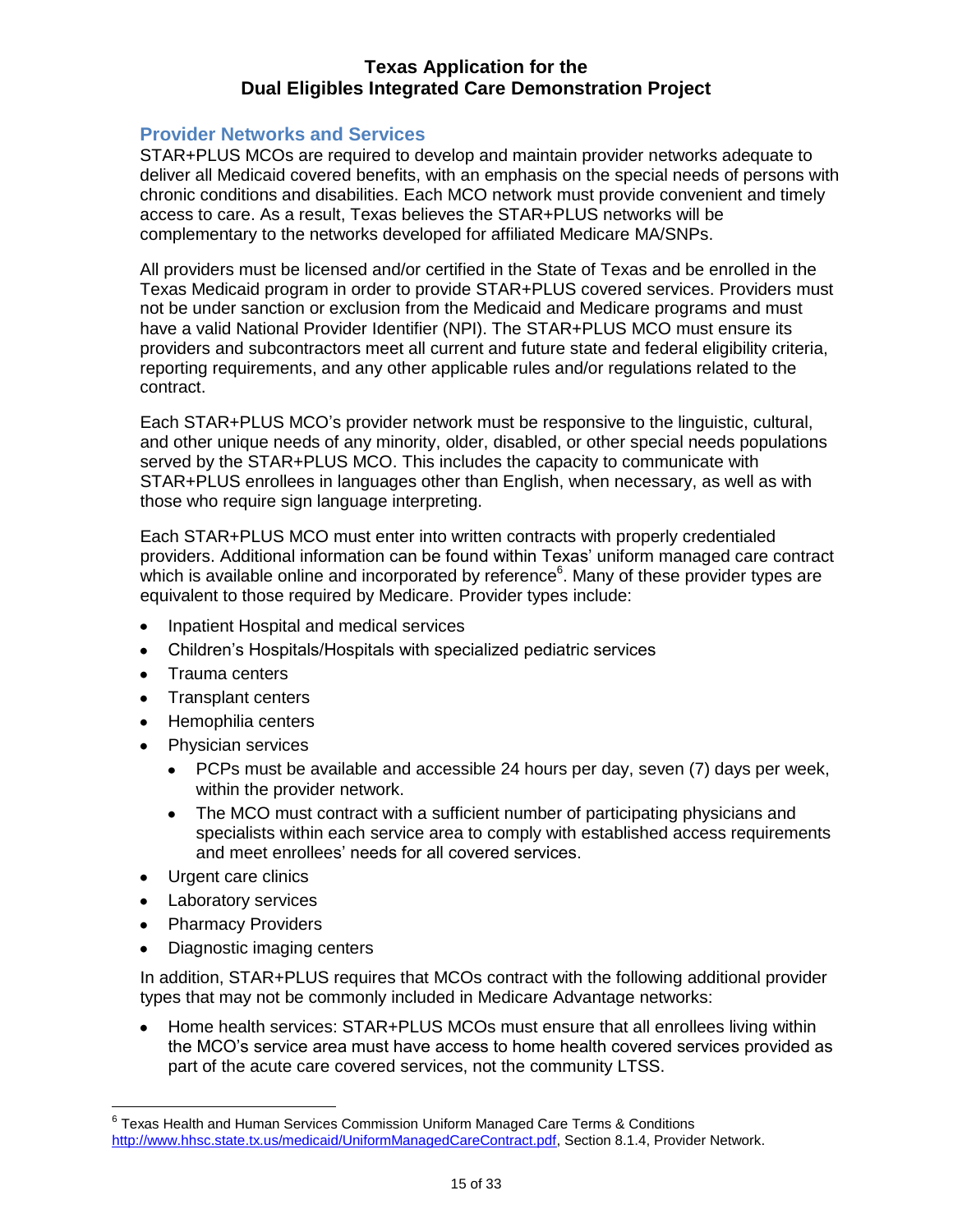Community Long Term Services and Supports: STAR+PLUS MCOs must ensure that all enrollees living within a MCO's service area must have access to medically necessary and functionally necessary covered services.

Under the integrated care program, STAR+PLUS MCOs will seek to include in its provider network a broad base of qualified providers currently serving the Medicare enrollees in the managed care entity's proposed service area(s).

For acute care services provided through the participating MA/SNPs, Texas will adopt Medicare's network adequacy standards, and will work with CMS to develop a supplemental process that would allow participating MA/SNPs to seek exceptions. Such exceptions will allow the MA/SNPs to focus their provider networks more specifically on the needs of the STAR+PLUS dual eligible population served in the demonstration project.

# <span id="page-16-0"></span>*ii. Benefit Design*

Texas' approach to integrating care for individuals who are dually eligible will eliminate the fragmentation in care delivery and financing through contracts with a single, managed care entity responsible for the delivery of all covered Medicare and Medicaid benefits. Medicaid and Medicare services will be provided through the enrollee's STAR+PLUS MCO and the MCO's affiliated MA/SNP.

| <b>STAR+PLUS Services</b>                                                                  | <b>Integrated Services</b>                                                                                                                                                                                                                                                                                                                                                        | <b>MA/SNP Services</b>                                                                                                            |
|--------------------------------------------------------------------------------------------|-----------------------------------------------------------------------------------------------------------------------------------------------------------------------------------------------------------------------------------------------------------------------------------------------------------------------------------------------------------------------------------|-----------------------------------------------------------------------------------------------------------------------------------|
| <b>Medicaid (XIX)</b>                                                                      | (XIX & XVII)                                                                                                                                                                                                                                                                                                                                                                      | <b>Medicare (XVIII)</b>                                                                                                           |
| • Community-based LTSS<br>• Medicaid Wrap Services<br>• Medicare Cost Sharing <sup>7</sup> | • Service Coordination<br>• Health Promotion and Wellness<br>• Disease Management<br>• Health Home Services<br>• Coordination of BH Services<br>• Integrated Quality Measures<br>• Integrated Grievance and Appeals<br>Processes<br>• Marketing and Member Materials<br>• Nursing facility (up to 4 months<br>total) <sup>o</sup><br>• Value-added services offered by<br>the MCO | • Inpatient and Outpatient Hospital<br>(Part A)<br>• Physician visits and other acute<br>services (Part B)<br>• Pharmacy (Part D) |

**Health Care Services for the Dual Eligibles Integrated Care Project** 

**Medicare Benefits.** As described above, full dual eligibles in the program will receive Medicare acute care, outpatient drug benefits, and related services through the managed care entity's MA/SNP.

**Medicaid Wrap-around Services.** The STAR+PLUS program will supplement Medicare coverage by providing services and supplies that are available under the Texas Medicaid program. There are three categories of Medicaid wrap-around services:

 7 Currently paid by Medicaid, through a capitated arrangement with participating MA/SNP health plans.

 $^8$  After a STAR+PLUS enrollee has been residing in a nursing facility for a four month period (does not have to be consecutive days), the individual is disenrolled from STAR+PLUS and receives their Medicaid services through the traditional FFS program.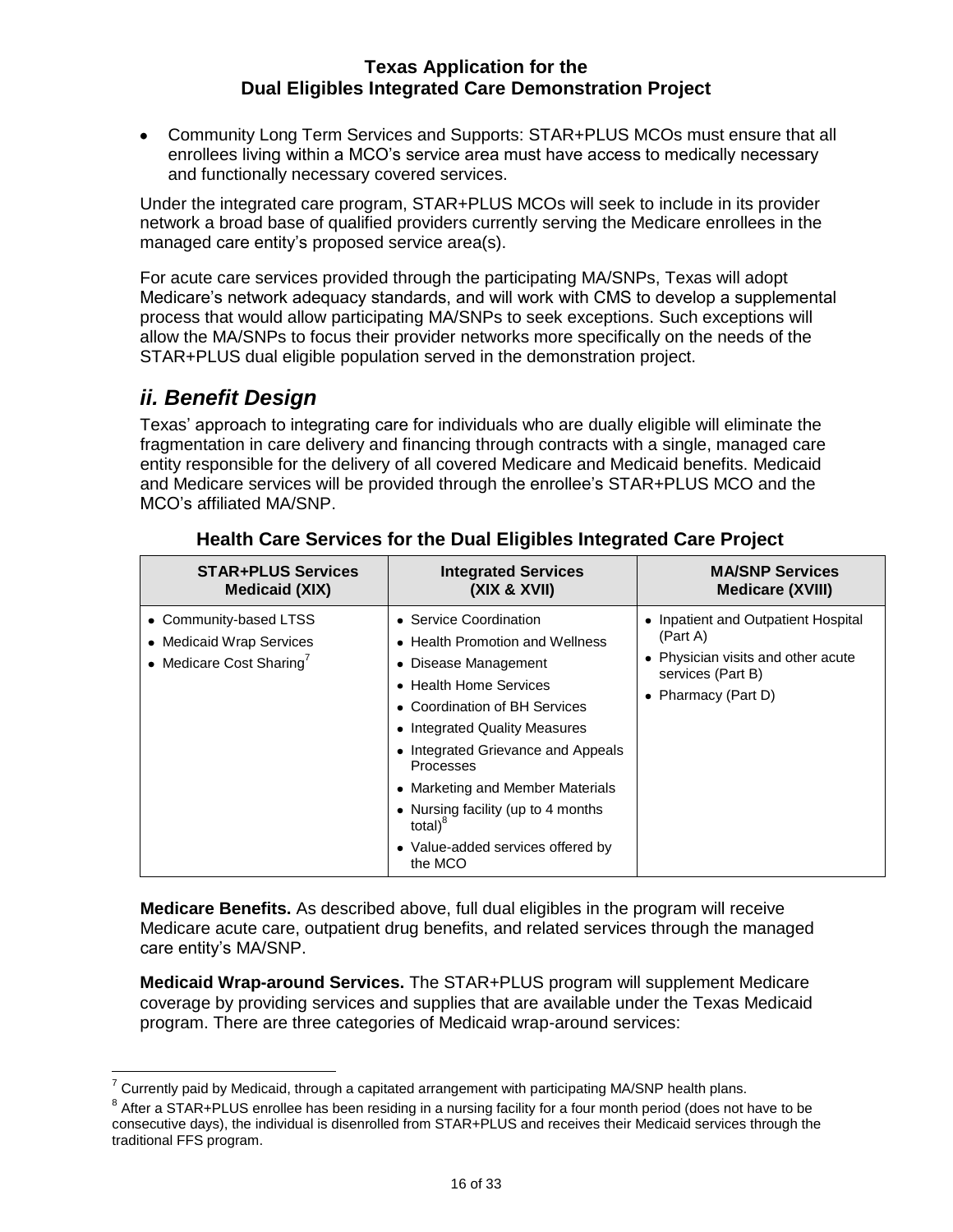- 1. Medicaid only services (i.e., services that do not have a corresponding Medicare service);
- 2. Medicare services that become a Medicaid expense due to meeting a benefit limitation on the Medicare side; and
- 3. Medicare services that become a Medicaid expense due to coinsurance (cross-over claims).

Outpatient drugs and biologicals, including pharmacy-dispensed and provider-administered outpatient drugs and biologicals not covered by Medicare will be included in Medicaid STAR+PLUS benefits as part of this initiative.

**Behavioral Health.** Coordination of the Medicare and Medicaid behavioral health benefits is critical to the long-term health of full dual eligible individuals and will be an integrated service provided through this model. Medicare provides inpatient and outpatient mental health services for this population. STAR+PLUS would provide wrap-around coverage for psychiatry and counseling, and substance use treatment services, including outpatient assessment, detoxification and counseling, and residential services. These services would be actively coordinated under the new integrated care model.

**Community Based Long Term Care Services.** Essential to the effective integration of care, STAR+PLUS benefits will include community based LTSS for dual eligibles. The following is a high-level listing of the long-term services and supports included under the STAR+PLUS Medicaid managed care program:

- *Community Based Long-term Services and Supports* for all enrollees
	- o *Personal Attendant Services* (PAS) All enrollees of a STAR+PLUS MCO may receive medically and functionally necessary PAS, if they have a demonstrated need.
	- o *Day Activity and Health Services* (DAHS) All enrollees of a STAR+PLUS MCO may receive medically and functionally necessary DAHS, if they have a demonstrated need.
- *STAR+PLUS Home and Community Based Services* for those enrollees who qualify for such services.

Texas provides an enriched array of home and community based Medicaid services to enrollees who would otherwise qualify for nursing facility care. The STAR+PLUS MCO must also provide medically necessary services that are available to those in the CBA waiver (within traditional Medicaid) to those enrollees who meet the functional and financial eligibility for STAR+PLUS Home and Community Services, as described in the Texas Healthcare Transformation and Quality Improvement Program (THTQIP) 1115 Waiver.

- Personal Attendant Services (including the three service delivery options: 1. Self-Directed; 2. Agency Model/Self-Directed; and 3. Agency Model)
- In-Home or Out-of-Home Respite Services  $\bullet$
- Skilled Nursing Services (in home)
- Dental
- Emergency Response Services (Emergency call button)
- Home Delivered Meals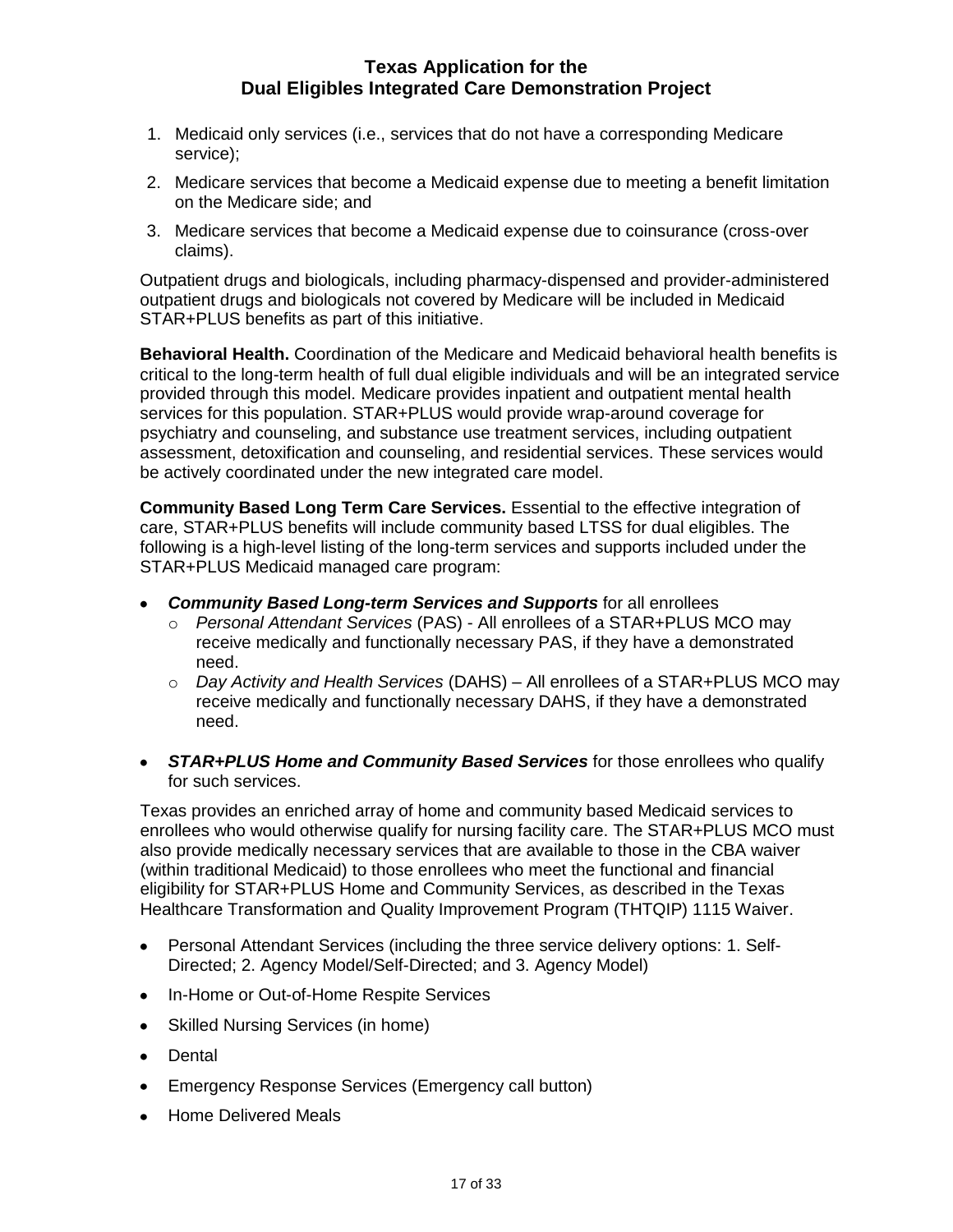- Minor Home Modifications
- Adaptive Aids and Medical Supplies not available under the Texas Medicaid State Plan
- Physical Therapy, Occupational Therapy, Speech Therapy
- Adult Foster Care Services (excluding room and board)
- Assisted Living Services (excluding room and board)
- Transition Assistance Services (to help individuals transition to the community from nursing facilities)
- Financial Management Services (Consumer Directed Option service)
- Support Consultation (Consumer Directed Option service)

**Nursing Facility Services.** Medicare provides coverage for short-term nursing facility services (up to 100 days). From day one through day 20, Medicare pays the full cost of the nursing facility stay. From day 21 through day 100, Medicaid pays a daily copayment and Medicare pays the rest of the nursing facility stay cost. Beyond 100 days, Medicaid is the payor for nursing facility costs for full dual eligible individuals.

After a STAR+PLUS enrollee has been residing in a nursing facility for a four month period (does not have to be consecutive days), the individual is disenrolled from STAR+PLUS and receives their Medicaid services through the traditional fee-for-service program. Currently, on the Medicaid side, this nursing facility stay is carved out of the capitation payment to the STAR+PLUS MCO and paid through the Medicaid fee-for service program. In Medicare, it is carved-in to the capitation payment to the MA/SNPs. With the implementation of this project, HHSC intends to carve the Medicaid portion of this nursing facility stay (for the four month period) into the capitation payment to the participating STAR+PLUS MCOs.

It should be noted that although individuals residing in nursing homes (beyond the initial four-month period) are not enrolled in STAR+PLUS, Texas plans to establish an incentive program to encourage nursing homes to adopt strategies for reducing hospital inpatient admissions for their residents. This reduction in hospital admissions will have a positive effect on Medicare expenditures while increasing Medicaid expenditures; therefore, Texas is requesting that CMS allow savings to be generated through these quality improvements programs related to nursing home and hospital expenditures be included in the calculation of shared savings.

**Service Coordination.** The integration goals of this proposed demonstration will be achieved in large part though service coordination of Medicaid and Medicare benefits. Currently, the STAR+PLUS service coordinator must work with the PCP as a team, regardless of whether the PCP is in the MCO's network, to coordinate all STAR+PLUS covered services and any applicable non-capitated services. This requirement already applies to dual eligibles, as STAR+PLUS enrollees dually eligible for Medicare may have a PCP that is not in the MCO's provider network.

In order to integrate the enrollee's acute care and primary care and stay abreast of the enrollee's needs and condition, the service coordinator must also actively involve and collaborate with the enrollee's primary and specialty care providers, including behavioral health service providers, providers of non-capitated services, and Medicare Advantage health plan staff for qualified dual eligible enrollees. Texas will enhance this service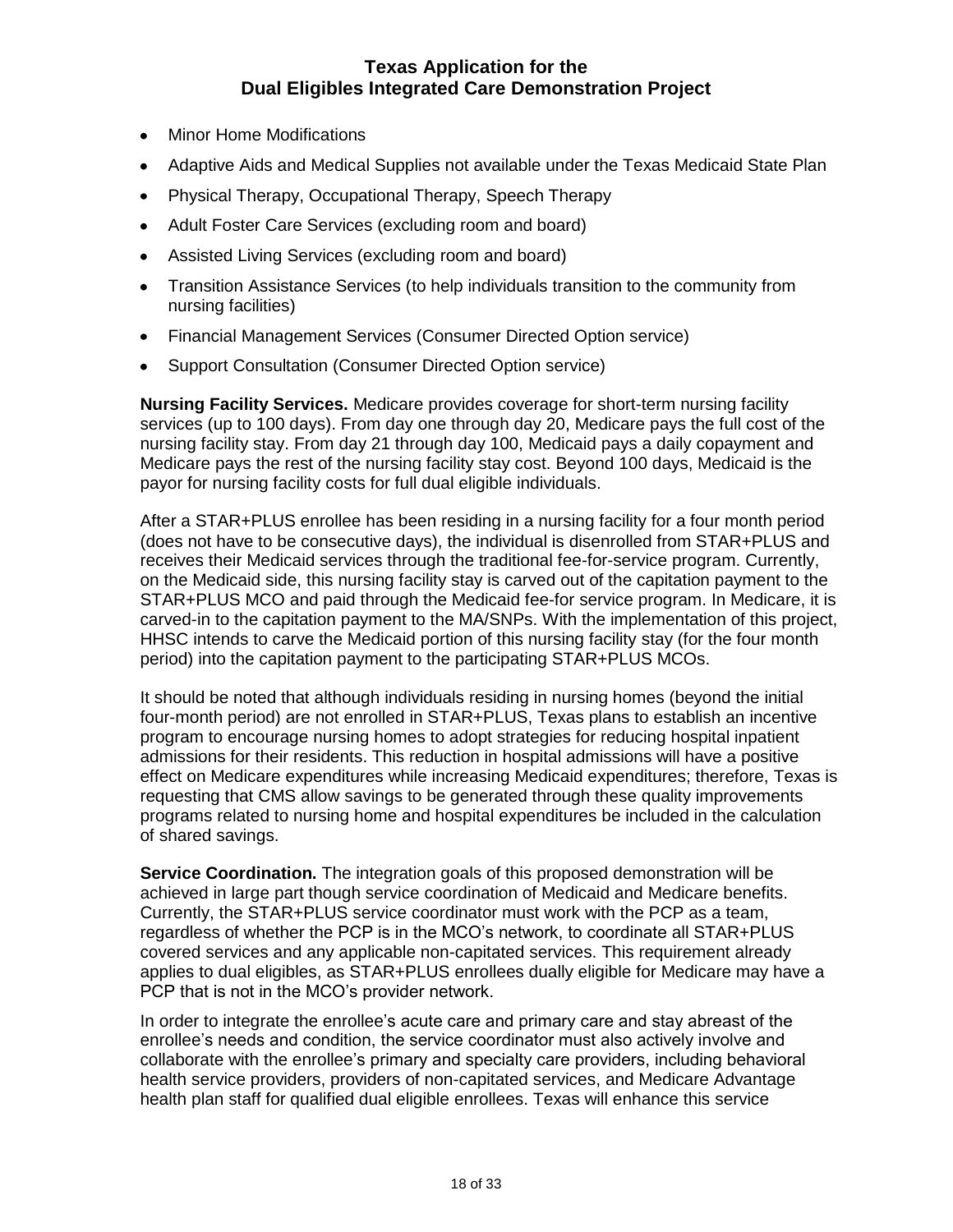coordination function under the proposed integrated care model, as STAR+PLUS and MA/SNP services and goals become better aligned.

### <span id="page-19-0"></span>*iii. New supplemental benefits and/or other ancillary/supportive services*

### <span id="page-19-1"></span>**Value-Added Services**

Texas will permit STAR+PLUS MCOs and their affiliated MA/SNPs to propose additional services for coverage, pending approval by CMS. Currently, STAR+PLUS MCOs are allowed to offer supplemental services or benefits at no charge to the state. These are referred to as "value-added services." Value-added services (VAS) may be actual health care services, benefits, or positive incentives that will promote healthy lifestyles and improved health outcomes among enrollees. VAS that promote healthy lifestyles will target specific weight loss, smoking cessation, or other programs approved by HHSC.

Some examples of value-added services currently being offered by the STAR+PLUS MCOs include:

### *Specific to Dual Eligible Enrollees*

- **Respite Care** An additional eight (8) hours of respite services to caregivers and families. These services are in addition to the benefit under the STAR+PLUS Waiver (SPW).
- **Transportation Program** Dual eligible members may be authorized for up to 18 trips for medical visits after exhausting their Medicare transportation benefit.

### *Offered to all STAR+PLUS Enrollees*

- **Nutritional Dietary Support -** Members will have access to ten (10) home-delivered prepared meals at the time of discharge planning resulting from an acute inpatient hospital stay or discharge from a Nursing Facility (NF) back into the community setting
- **Over-the-Counter Medications** Over-the-counter (OTC) medications not covered by the STAR+PLUS covered benefit through a mail order program.
- **Podiatry Services** Routine podiatry visits, up to four times per year (exceeds the state's limit of every six months) for adults over age 21.

Value-added services that are approved by HHSC during the contracting process are included in the MCO's scope of services. Each MCO contract must specify the conditions and parameters regarding the delivery of the value-added services in the MCO's marketing materials and member handbook, and must clearly describe any limitations or conditions specific to the value-added services.

Under Texas' proposed integrated care program, value-added services of specific benefit to dual eligibles will be added or removed only by written amendment of the contract with HHSC. Texas will work with the MCO to ensure that VAS services to be offered by the MCO and their participating MA/SNP are appropriate, non-duplicative and well coordinated.

### <span id="page-19-2"></span>*iv. Evidence-based Practices*

Texas' approach to integrating care for dual eligibles will employ the following evidencebased practices as part of the overall care model under the managed care organization contracts.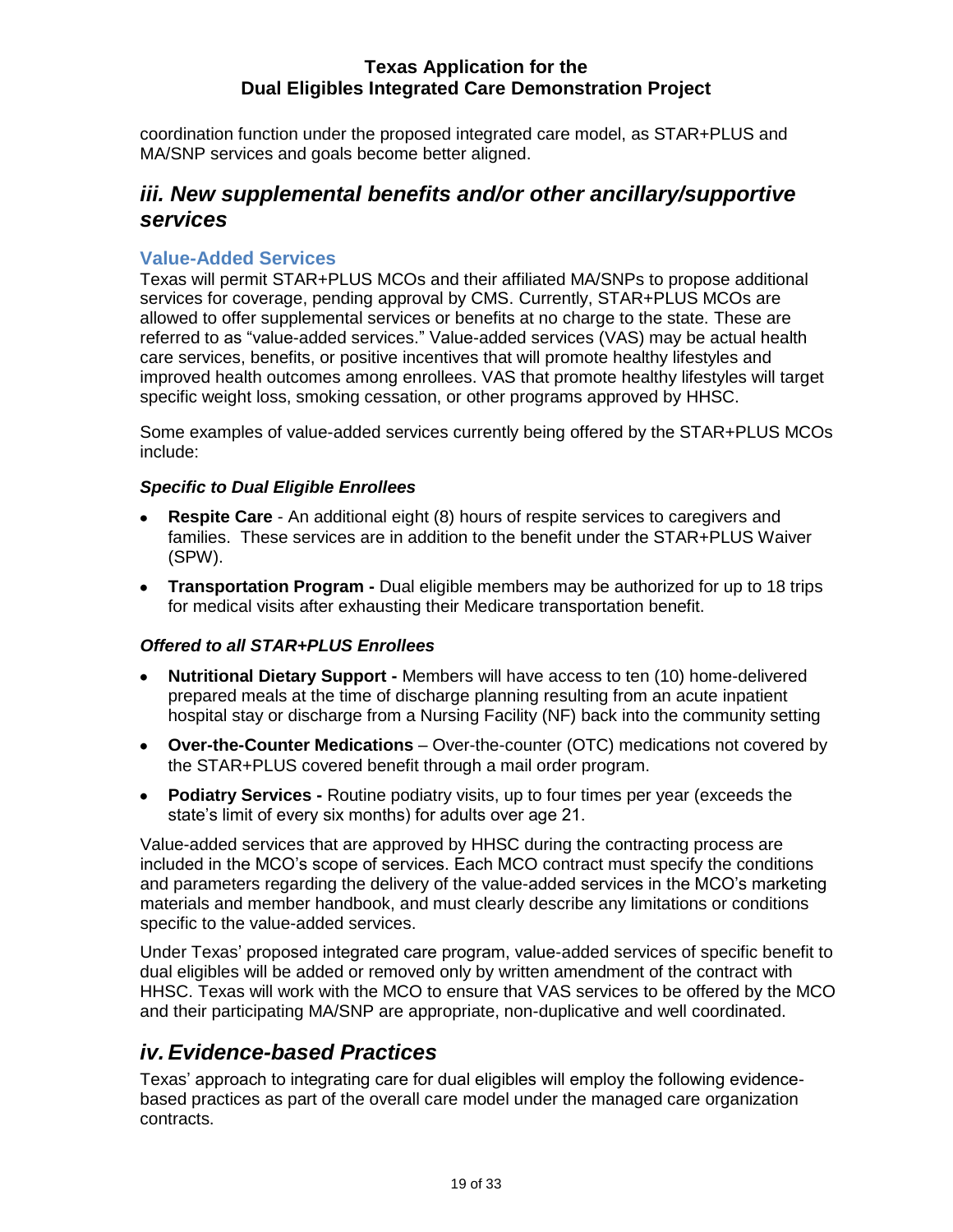### <span id="page-20-0"></span>**Health Promotion and Wellness**

Under the Texas proposal each MCO must propose, implement, and assess innovative member education strategies for wellness care and immunization, as well as general health promotion and prevention. MCOs must conduct wellness promotion programs to improve the health status of its enrollees. MCOs may cooperatively conduct health education classes with one or more of the contracted MCOs in the service area. Each MCO must work with its providers to integrate health education, wellness, and prevention training into each enrollee's care.

MCOs must also provide condition and disease-specific information and educational materials to enrollees, including information on its service coordination and disease management programs**.** Condition and disease-specific information must be oriented to various groups of enrollees, such as older individuals, persons with disabilities and non-English speaking enrollees as appropriate.

### <span id="page-20-1"></span>**Health Homes**

The establishment of a health home for each dually eligible individual is a crucial component to the success of the integrated model. Health homes will be centered around a primary care provider (PCP), selected by the individual, or assigned if one is not selected. MCOs will assist PCPs in providing and arranging health home services. Depending on the needs of the individual, health home services can include preventive and health promotion services; primary care; referral to and coordination with specialists and LTSS providers; clinical case management to manage chronic and complex health conditions; and service coordination to facilitate access to and coordination of MCO services, social services, and patient and family supports.

### <span id="page-20-2"></span>**Chronic Care Management**

For individuals with chronic or complex health conditions, the PCP may involve a team of health professionals to help manage the individual's health care. MCOs will assist and support health professional teams through service coordination, and will implement more flexible prior authorization and reimbursement strategies, as needed, to recognize the importance of a team approach for some individuals with chronic or complex conditions.

To supplement chronic care services provided in the PCP's office, MCO administrative services will emphasize chronic care management by implementing or assisting providers with the implementation of patient self-management education, evidence-based models and minimum standards of care, clinical case management, interventions that address the continuum of care, and mechanisms to modify or change interventions that are not proven effective.

Under the Texas demonstration, MCOs will align the supports, assistance, and requirements for health homes for enrollees in Medicaid and Medicare to encourage quality comprehensive health homes and chronic care management across the two programs.

### <span id="page-20-3"></span>*v. Integration with current programs, waivers, state plan services*

Texas will work with affected programs and agencies, as well as with CMS to fully determine the impact to existing Medicaid waivers and/or state plan services available to this population.

On December 12, 2011, CMS approved the **Texas Healthcare Transformation and Quality Improvement Program (THTQIP) 1115 Waiver** (Project Number 11-W-00278/6). The THTQIP 1115 waiver includes a statewide expansion of Medicaid managed care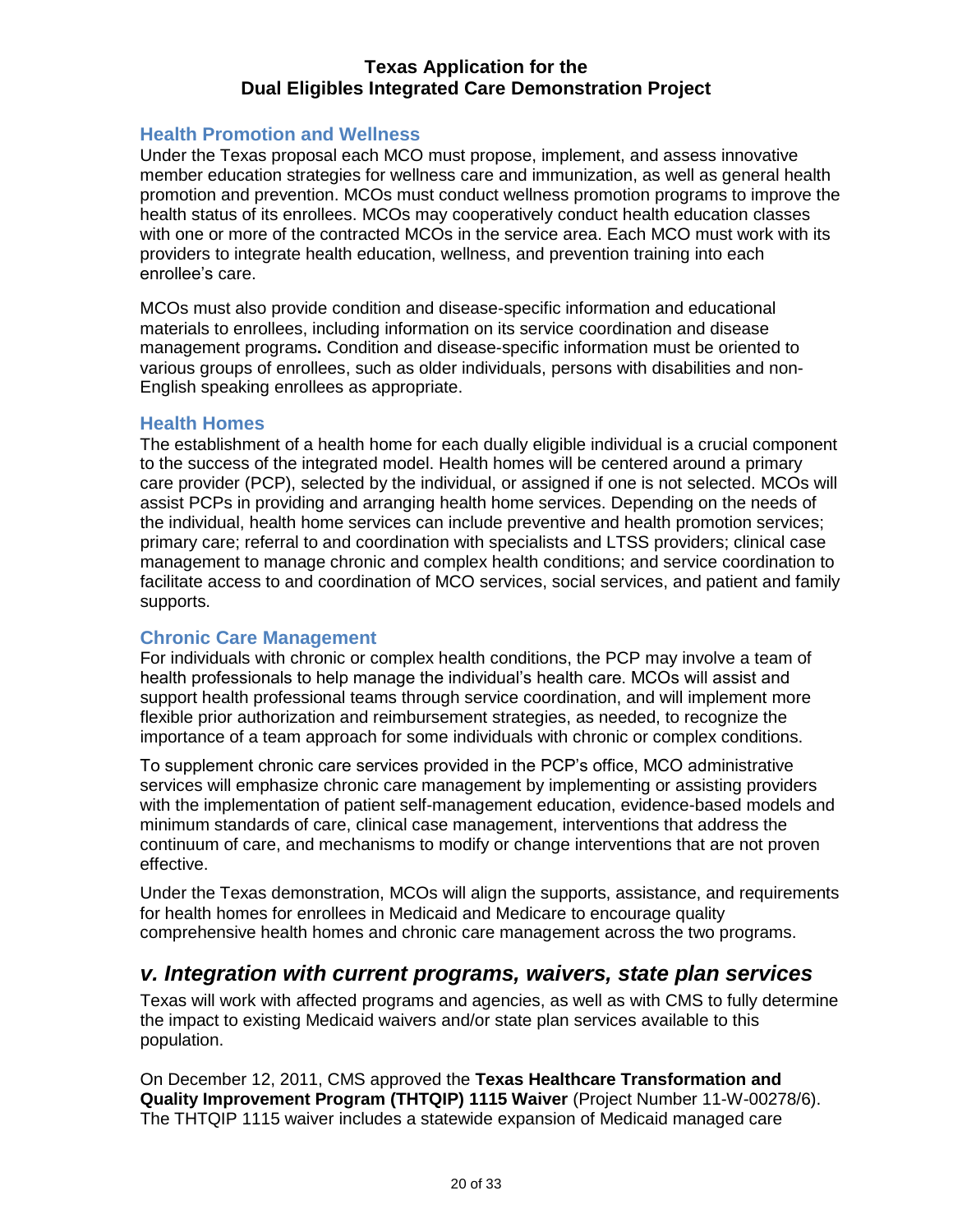(implemented March 1, 2012), creation of Regional Healthcare Partnerships, and transition to quality-based payment systems for managed care and hospitals. The THTQIP 1115 waiver allows Texas to expand managed care throughout the state while maintaining historic supplemental Medicaid funding to hospital providers. The STAR+PLUS Program operates under this THTQIP 1115 waiver.

In areas where there is a **Program of All-Inclusive Care for the Elderly** (PACE) in operation (subject to availability), clients may choose to enroll in PACE in lieu of STAR+PLUS.

The STAR+PLUS MCOs in the Dallas service area coordinate, as appropriate, with the **NorthSTAR program**, which provides behavioral health services to Medicaid clients in the region through a managed care model. Because CMS has indicated that the states' demonstration projects should fully integrate care for participating dual eligibles, Texas will plan to carve STAR+PLUS dual eligibles in the Dallas SA out of the NorthSTAR model and cover their Medicaid behavioral health wrap services through the participating STAR+PLUS MCOs.

Texas plans to implement a quality incentive payment program for nursing facilities that would link closely to the dual managed care initiative. This project would seek to reduce hospitalizations by creating a culture change and quality improvement model for nursing facilities that agree to provide these improvements on an at-risk basis. The nursing facility would receive an enhanced rate in return for achieving specified acute care savings above a defined savings trend. Failure to achieve the savings goal would result in recoupment of the incentive payment.

Initially, Texas will support this new program by using a portion of savings gained through participation in the Dual Eligibles Integrated Care Demonstration Project. Over time, the initiative would be self-funded through savings achieved through the program. It is expected that reduced hospitalizations, and quality improvements achieved through the incentive payment program for Texas nursing facilities would result in greater Medicare savings.

# <span id="page-21-1"></span><span id="page-21-0"></span>**D. Stakeholder Engagement and Beneficiary Protections**

### *i. Stakeholder Engagement*

### <span id="page-21-2"></span>**Initial Public Input**

Since the demonstration opportunity was announced, Texas has participated in legislative hearings where members of the public were allowed to present testimony regarding highlevel concepts for integrated delivery models for dual eligibles. The state has also been consulting with stakeholders informally regarding the structure and design of the proposed demonstration. This has included discussions with advocates for people with disabilities and for older adults. The state has also solicited informal input from potential implementing partners, including the STAR+PLUS MCOs and their affiliated MA/SNPs.

Two public meetings were held in March 2012, to lay out more detail on the state's proposed integrated model and seek input regarding the development of the application.

During the state's draft application 30-day public input period Texas held two public meetings to discuss the proposed model and seek input. These meetings were held on April 19, 2012 and May 2, 2012.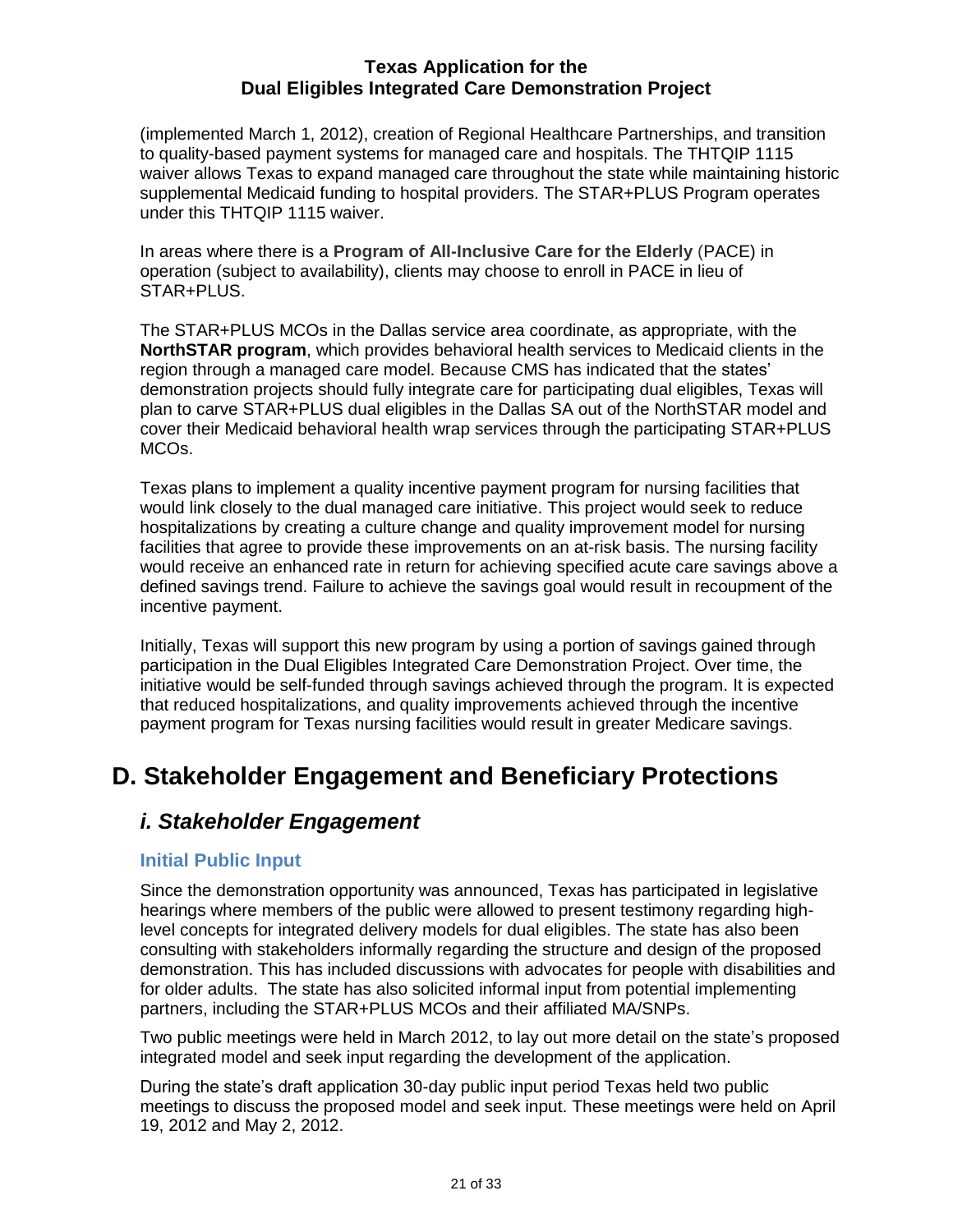In addition, information was provided to the Native American tribes informing them of this project and Texas' intention to submit an application. HHSC staff attended a Tribal Conference the week of May  $14<sup>th</sup>$  and further information on the application was provided to the tribes during the conference.

Texas has developed a distribution list of stakeholders interested in this project. This list will be updated as appropriate to include all pertinent stakeholders. Additionally, Texas has established an email box at: [medicaidprograminnovation@hhsc.state.tx.us,](mailto:medicaidprograminnovation@hhsc.state.tx.us) to respond to questions and collect ongoing stakeholder input.

The opinions and input received from public stakeholders have been carefully considered in development the state's final application. Stakeholder input will be requested on an ongoing basis throughout the implementation and operation of the project. Some key comments received from stakeholders to date, include:

#### <span id="page-22-0"></span>*General*

- General support for an integrated of Medicare and Medicaid services dual eligible individuals.
- Ongoing public input and involvement is needed.
- Recommendations to expand target population to include a broader group of dual  $\bullet$ eligibles, and recommendations to focus on a smaller subset of the STAR+PLUS population.
- Both support and opposition for passive enrollment. Additional detail on the states proposed process for passive enrollment was requested.
- General consensus that robust and ongoing consumer education and outreach is needed.
- Some recommend using Medicare's stricter marketing standards (marketed only by licensed brokers) in lieu of Medicaid's, while others recommend using Medicaid marketing standards.
- Support for adopting Medicare's grievance and appeals processes (60-day). Support for a uniform process, whether the state uses Medicaid (30-day) processes or Medicare's (60-day).

### *MA/SNPs*

- Support for aligning MA/SNPs with the affiliated STAR+PLUS plan to align incentives and ensure better potential savings for the model.
- Support from MA/SNPs to allow non-STAR+PLUS affiliated MA/SNPs to participate in the program, through an expansion of existing MA/SNP contracts with the State to provide coverage of cost sharing and co-payments for cross-over claims.
- Support for applying Medicare's 5 STAR quality ratings when considering MA/SNP plans for participation in the project.
- If the state will allow MAP participation, it must ensure that there are no cost sharing or premium requirements for enrollees.

### *Benefits & Services*

Support for including Medicaid's portion of four months of nursing facility care under the STAR+PLUS MCO capitation payment (Medicare's portion is already included in MA/SNP capitation payment). No opposition expressed.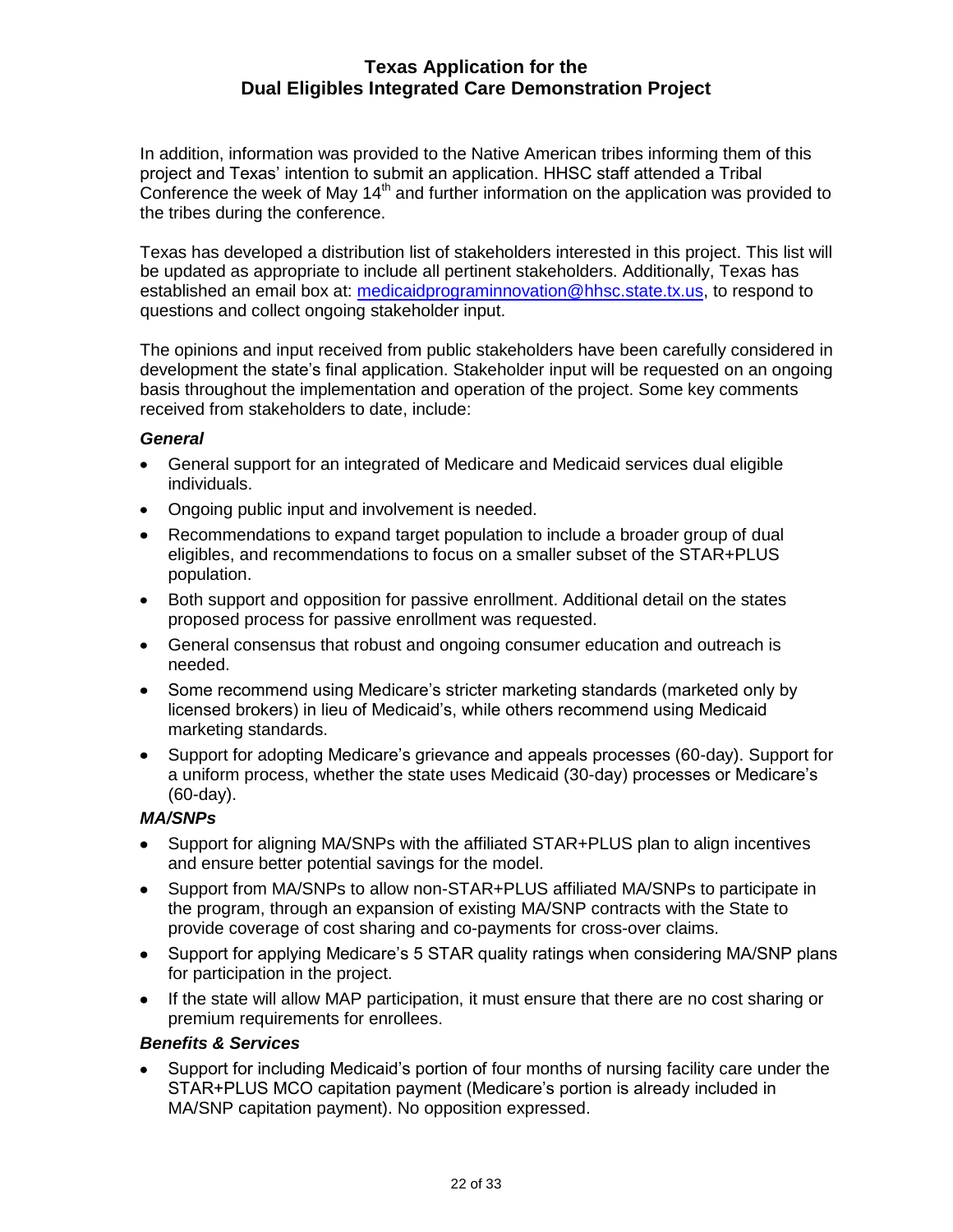- Recommendation that nursing facility rates not be reduced, but potentially increased to help fund improvements and a primary project goal to reduce hospital inpatient stays and align incentives between nursing facilities and hospitals.
- Additional detail is needed on the state's plan for: health homes, chronic disease management, integration of services.
- Recommendation that the state establish (and pay for with savings) value-added services for this project.

#### *Provider Networks*

- Considerable concern about disruption of existing provider-patient relationships.
- Considerable concern expressed about the need to ensure network adequacy and access to services.
- Most recommendations were to utilize Medicare's network adequacy standards for this project.
- Some recommendations to modify Medicare's network adequacy standards to focus on population to be served, and not the total Medicare population in that county.
- Concern about continuity of care for enrollees

It is Texas' understanding that CMS will post Texas' final application on the CMS website for a 30-day public comment period. Texas will advise stakeholders of the website address, once it is available. Texas expects that discussions with stakeholders around areas of greater concern; e.g., passive enrollment, outreach and education, continuity of care, non-STAR+PLUS MA/SNPs, will continue as we work with CMS to develop the details of this demonstration model.

### **Ongoing Stakeholder Input**

Texas intends to fully engage relevant stakeholders in discussions regarding this initiative over the next several months. HHSC will begin by leveraging existing on-going public stakeholder meetings where the agency makes regular presentations of public interest. These include:

- The Medical Care Advisory Committee and Texas Health and Human Services Commission Council, both of which have oversight regarding the state's administration of the Medicaid program (quarterly meetings).
- State health and human services regional advisory committees, established by statute, which typically meet quarterly and are located throughout the state.
- The Department of Aging and Disability Services (DADS) has a number of relevant advisory committees with whom HHSC closely works. These include the quarterly Promoting Independence Advisory Committee (PIAC) that was established as part of Texas' response to *Olmstead* and is composed of individuals with disabilities, family members, advocates and providers. HHSC also participates in other DADS advisory committee meetings, including the Aging and Disability Services Council, and the Money Follows the Person and Aging Texas Well advisory committees.
- HHSC also hosts quarterly meetings with the state's Native American tribes to review state and federal Medicaid and CHIP policy changes or guidance.
- STAR+PLUS MCOs participate in or conduct regular advisory committee meetings comprised of individuals that represent Medicaid beneficiaries and individuals who provide services and supports to Medicaid beneficiaries. Committee members' duties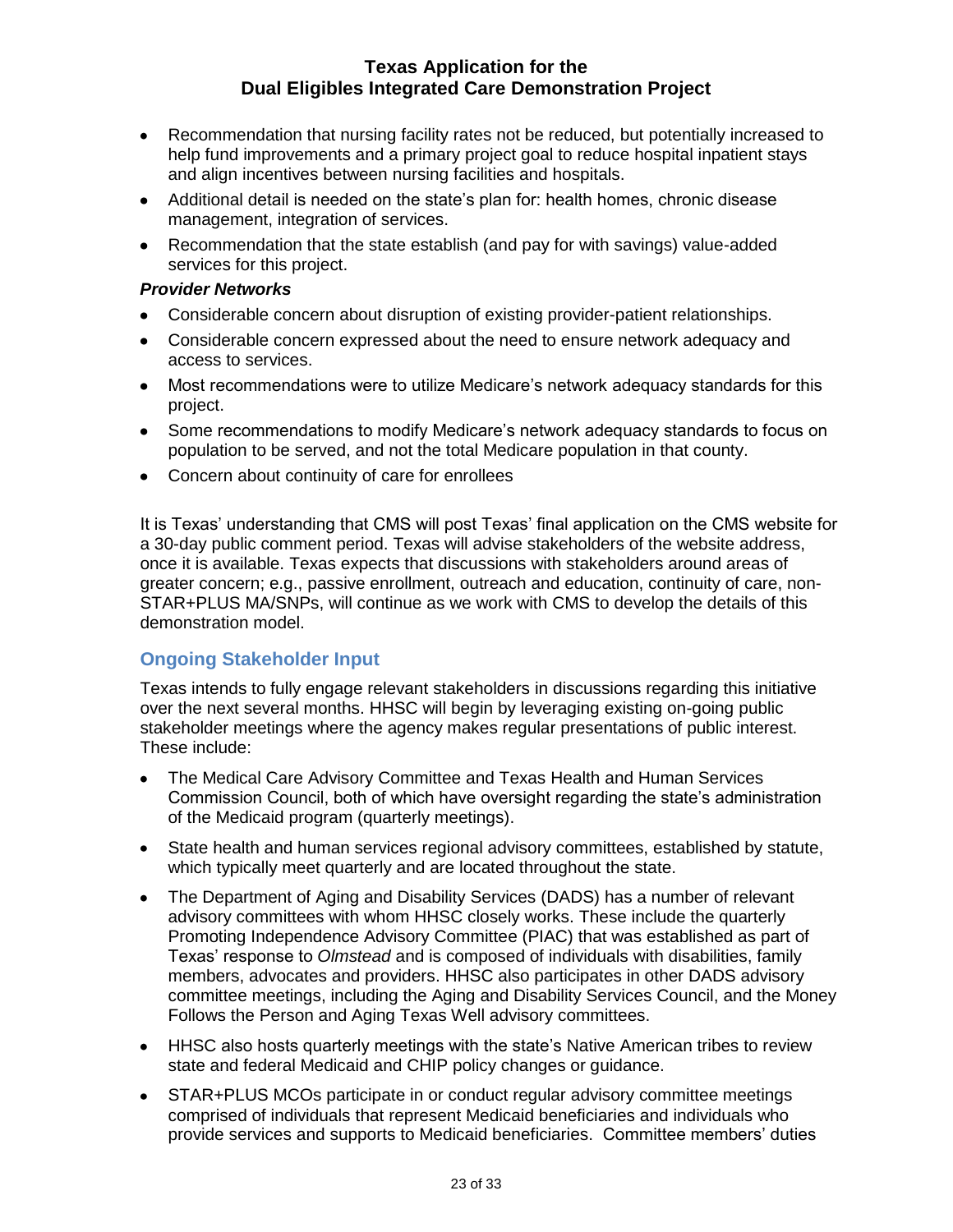include reviewing and providing input to key projects for the MCOs, providing recommendations on quality improvement and healthcare delivery, and providing feedback on member materials.

Additional public meetings, specific to this demonstration, will be scheduled as needed and appropriate.

Texas has created a webpage for the Dual Eligibles Integrated Care Project that will provide information and updates on the status of the project, which can be accessed at: <http://www.hhsc.state.tx.us/medicaid/dep/index.shtml>.

# <span id="page-24-0"></span>*ii. Enrollee Protections*

Consistent with state and federal Medicaid laws, STAR+PLUS contracts contain a number of provisions to protect enrollee rights. Texas' approach to integrating care for dual eligibles will employ the following practices related to enrollee protections and will align STAR+PLUS and MA/SNP MCO requirements when possible.

MCOs must include information on member rights and responsibilities within their member handbooks<sup>9</sup>. Texas will work with CMS to expand on this requirement, as appropriate.

### <span id="page-24-1"></span>**Continuity of Care<sup>10</sup>**

MCOs must ensure that the care of newly enrolled individuals is not disrupted or interrupted. All MCOs must take special care to provide continuity of care. Texas requires MCOs to ensure continuity in the care of newly enrolled members whose health or behavioral health condition has been treated by specialty care providers, or whose health could be placed in jeopardy if the medically necessary covered services are disrupted or interrupted.

All MCOs must take special care to provide continuity of care. MCOs must continue to reimburse an enrollee's existing out-of-network provider for medically necessary covered services until the enrollee can be moved to a network provider. MCOs must also cover emergency services provided by out-of-network network providers, and must allow access to out-of-network providers if services are not available through their networks, in accordance with 42 C.F.R. §438.206(b)(4).

If an enrollee moves out of a service area, the MCO must provide or pay out-of-network providers in the new service area who provide medically necessary covered services to enrollees through the end of the period for which the MCO received a capitation payment for the enrollee.

STAR+PLUS MCOs must ensure that each enrollee has access to a second opinion regarding the use of any medically necessary covered service. An enrollee must be allowed access to a second opinion from a network provider or out-of-network provider if a network provider is not available, at no cost to the enrollee, in accordance with 42 C.F.R. §438.206(b)(3).

### <span id="page-24-2"></span>**Cultural Competence**

MCOs must have a comprehensive, written cultural competency plan describing how it will ensure culturally competent services, and provide linguistic access and disability-related

 9 Texas Health and Human Services Commission Uniform Managed Care Manual, Chapter 3.4, Attachment Y, [http://www.hhsc.state.tx.us/medicaid/umcm/Chp3/3-4.doc.](http://www.hhsc.state.tx.us/medicaid/umcm/Chp3/3-4.doc)

<sup>&</sup>lt;sup>10</sup> Texas Health and Human Services Commission Uniform Managed Care Terms & Conditions [http://www.hhsc.state.tx.us/medicaid/UniformManagedCareContract.pdf,](http://www.hhsc.state.tx.us/medicaid/UniformManagedCareContract.pdf) Attachment B-1, Section 8.2.1, Continuity of Care and Out of Network Providers, pg. 8-78.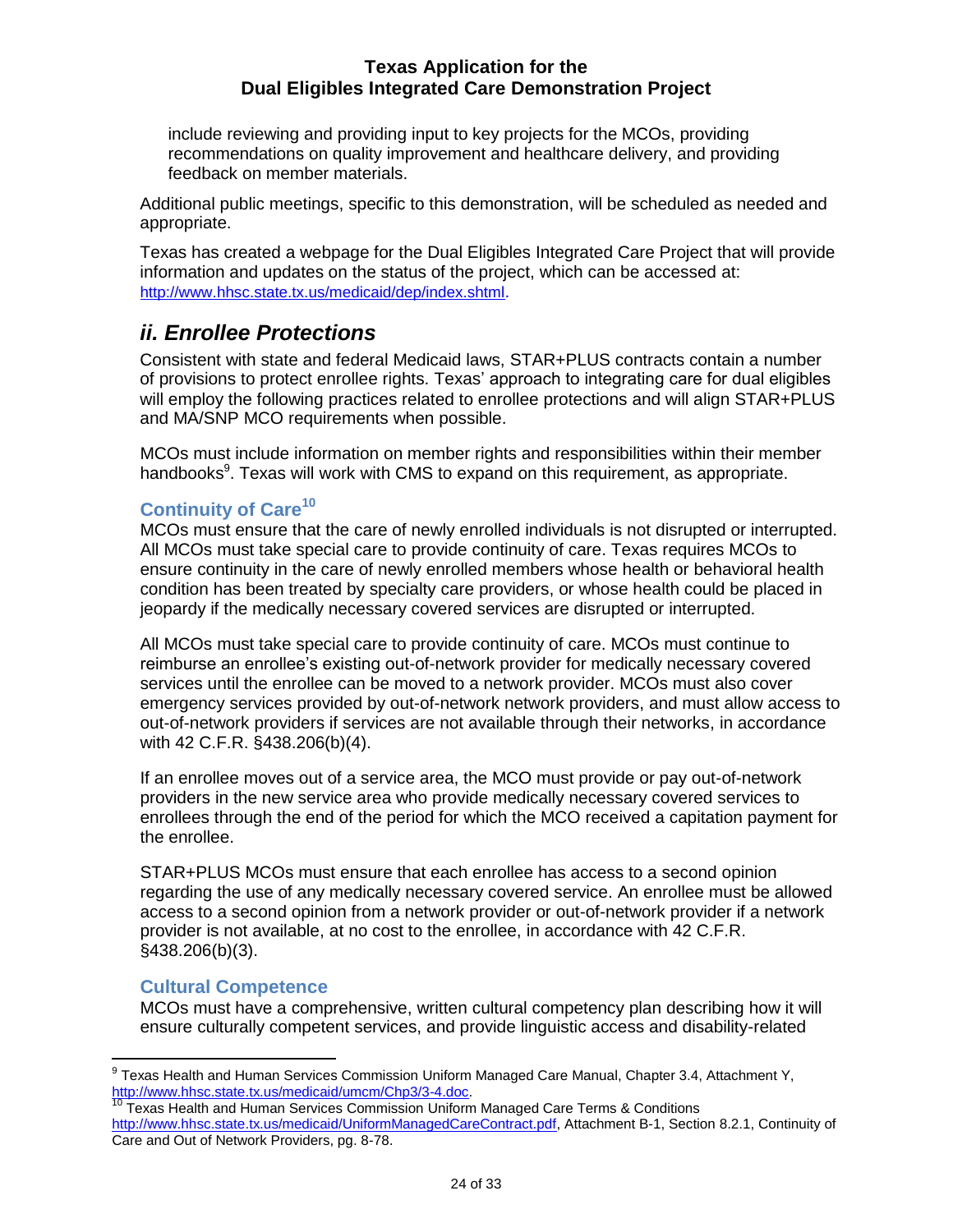access. The cultural competency plan must describe how the individuals and systems within the MCO will effectively provide services to people of all cultures, races, ethnic backgrounds, and religions as well as those with disabilities in a manner that recognizes values, affirms, and respects the worth of the individuals and protects and preserves the dignity of each.

### <span id="page-25-0"></span>**Access to Care**

All covered services must be available to enrollees on a timely basis in accordance with the MCO contract requirements and medically appropriate guidelines, and consistent with generally accepted practice parameters. STAR+PLUS MCOs must comply with the access requirements as established by the Texas Department of Insurance (TDI) for all MCOs doing business in Texas, except as otherwise required by contract with HHSC.

STAR+PLUS MCOs must provide coverage for emergency services to enrollees 24 hours a day and seven days a week, without regard to prior authorization or the emergency service provider's contractual relationship with the MCO. STAR+PLUS MCOs' policy and procedures, covered services, claims adjudication methodology, and reimbursement performance for emergency services must comply with all applicable state and federal laws and regulations, whether the provider is network or out-of-network.

STAR+PLUS MCOs must provide that if medically necessary covered services are not available through network providers, the MCO must, upon the request of a network provider, allow a referral to a non-network physician or provider within the time appropriate to the circumstances relating to the delivery of the services and the condition of the patient, but in no event to exceed five business days after receipt of reasonably requested documentation. The MCO must fully reimburse the non-network provider in accordance with the out-ofnetwork methodology as defined by HHSC in 1 Texas Administrative Code §353.4 or other applicable authority.

### <span id="page-25-1"></span>**Member Services**

MCOs must maintain a member services department to assist enrollees and their family members or guardians in obtaining Medicare and Medicare covered services for enrollees. Each MCO must maintain employment standards and requirements (e.g., education, training, and experience) for member services department staff and provide a sufficient number of staff.

MCOs must operate a toll-free hotline that enrollees can call 24 hours a day, seven days a week. The member services hotline must be staffed with personnel who are knowledgeable about its Medicaid and Medicare programs and covered services, between the hours of 8:00 a.m. to 5:00 p.m. local time for the service area, Monday through Friday, excluding stateapproved holidays.

### <span id="page-25-2"></span>**Member Complaint and Grievance Procedures**

<span id="page-25-3"></span>Texas will work with CMS to develop a unified set of complaints, grievances and appeals requirements and procedures for enrollees. The requirements and processes will incorporate all relevant Medicare Advantage, Medicare Part D and Medicaid managed care requirements, including notice requirements. These will be specified in the MCO's contract with HHSC.

Texas and CMS will develop a uniform internal MCO review process for member complaints, grievances and appeals in which the MCOs will maintain written policies and procedures for timely processing and resolution. The MCO will be responsible for tracking and monitoring each complaint, grievance or appeal by documenting the following information: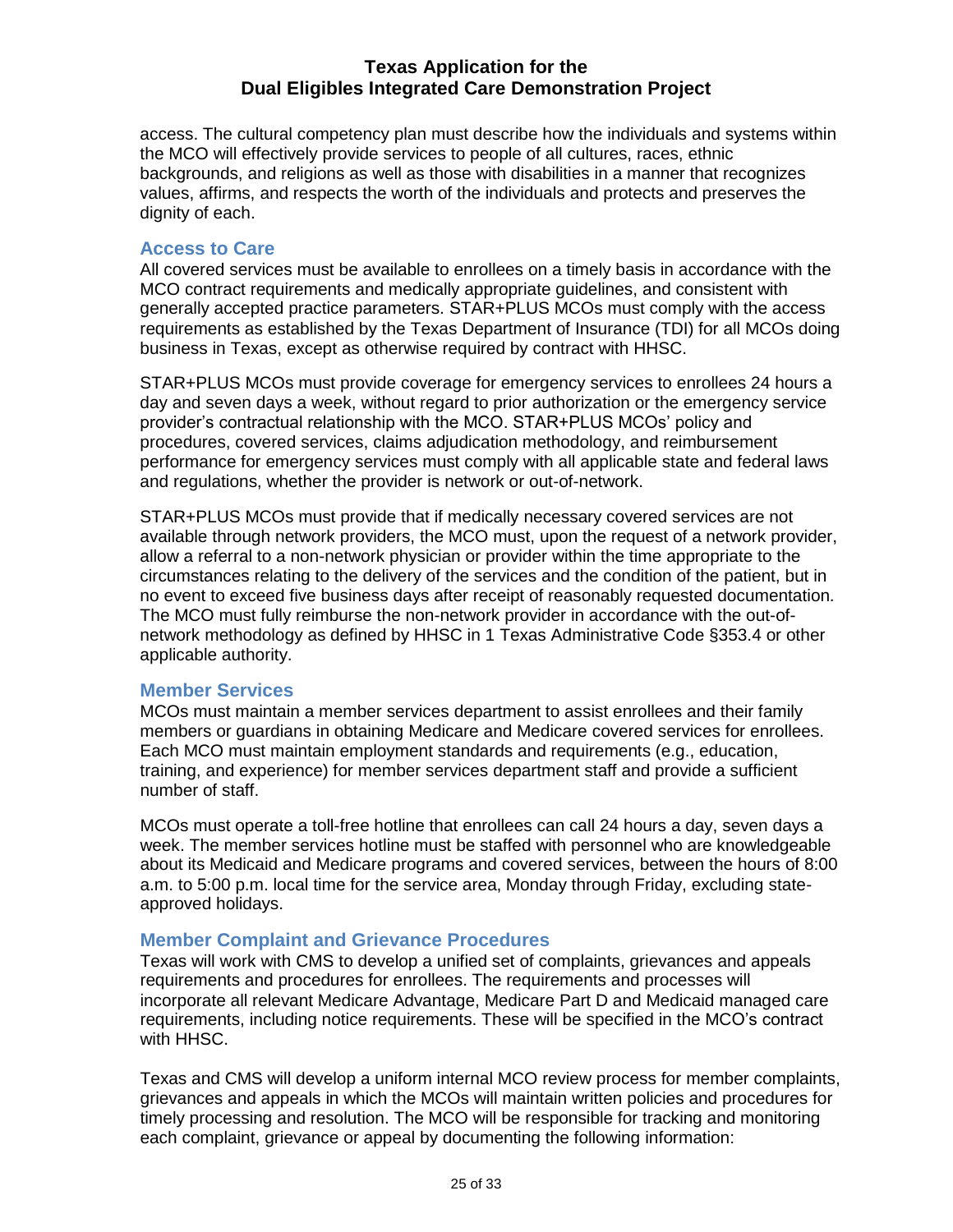- Date
- $\bullet$ Identification of the individual filing the matter
- Individual recording the matter
- Nature of the complaint, etc
- If an appeal, internal or external, standard or expedited
- Action required
- Date of resolution

MCOs will be required to provide enrollees with a written notice of any adverse actions. Members will be entitled to an internal review of those actions, and, if dissatisfied, will have access to a single independent review organization selected by CMS.

The member complaints, grievances and appeals process will be subject to the prior approval of CMS and Texas Medicaid.

### **Marketing Practices and Member Materials**

<span id="page-26-0"></span>Texas will work collaboratively with CMS to provide a consistent set of enrollee information by integrating all outreach and enrollment materials and incorporating Medicare Part C and Part D requirements. The integrated documents will include, but not be limited to: outreach and education; enrollment and disenrollment; benefit coverage information; and operational letters for enrollment, disenrollment, claims or service denials, complaints, internal appeals, external appeals, and provider terminations. Such uniform, integrated materials will be required to be accessible and understandable to the enrollees that will be enrolled in STAR+PLUS. This includes individuals with disabilities and those with limited English proficiency, in accordance with current Federal guidelines for Medicare and Medicaid. All enrollee materials, in all forms, shall require approval by CMS and the State prior to use.

Texas will align with Medicare's marketing practices regarding marketing of MA/SNP plans. Texas and CMS will coordinate in monitoring marketing and outreach activities by MCOs or others in the demonstration to ensure compliance with federal and state laws regarding unfair or misleading marketing practices.

### *iii. Plan for Ongoing Stakeholder Input*

A plan for ongoing stakeholder input is included in section D.i., of this application (on page 20).

# <span id="page-26-2"></span><span id="page-26-1"></span>**E. Financing and Payment**

### *i. Financial Alignment Model*

### <span id="page-26-3"></span>**Three-Party Agreement**

CMS describes contracting for this model as a three-party agreement (illustrated below), which would include the state Medicaid agency, the federal Medicare agency and the managed care organization (MCOs with STAR+PLUS and MA/SNP products). In addition to the three-party agreement, other agreements between the parties are also executed, as follows:

1. The Texas Medicaid agency (HHSC) and the federal Medicare agency (CMS) enter into a Memorandum of Understanding.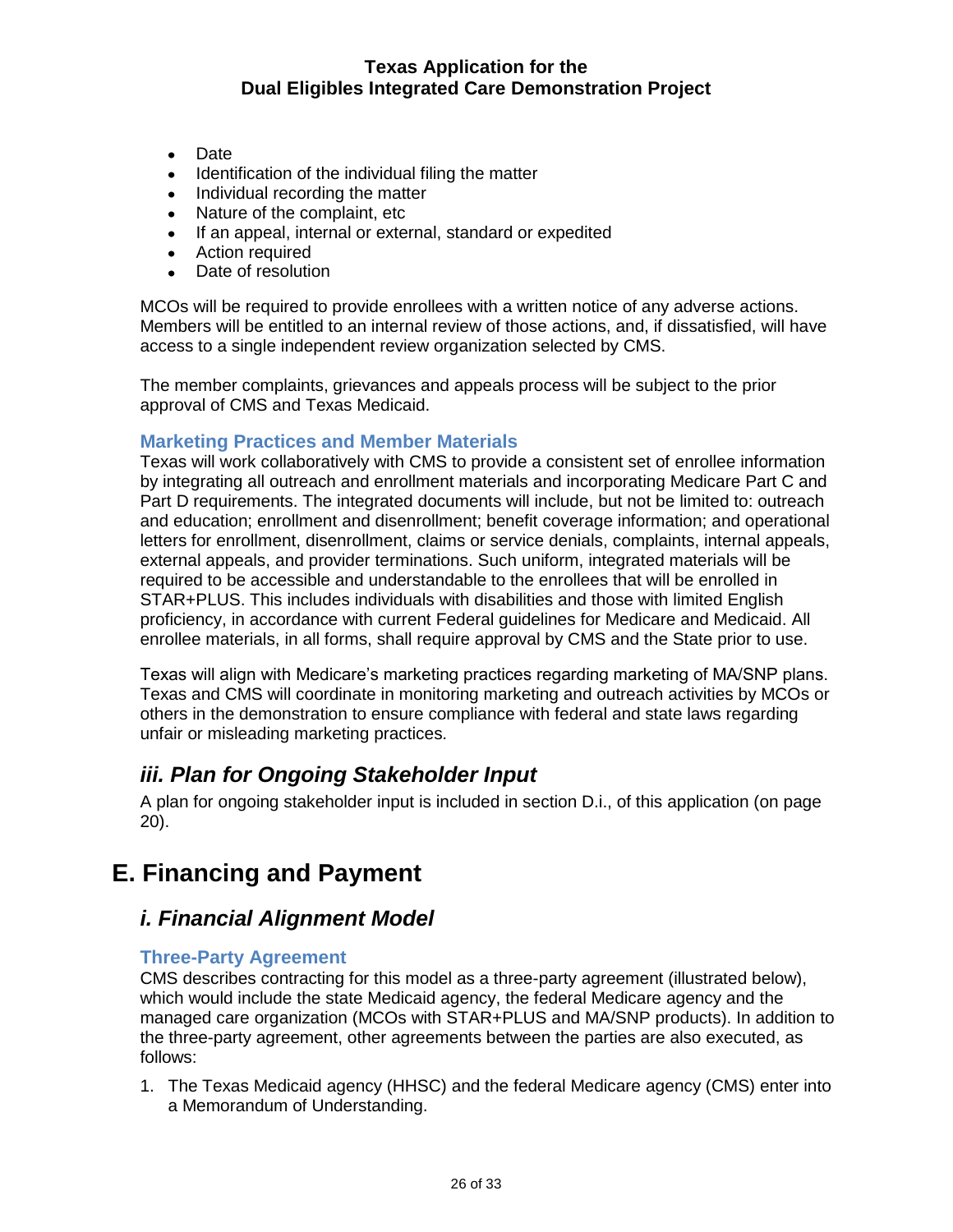- 2. The STAR+PLUS MCO will apply through CMS to become a demonstration plan for this project in accordance with the CMS application process.
- 3. The MA/SNP signs their annual contract with the federal Medicare agency to provide services to the Medicare population.
- 4. The standard contract between the STAR+PLUS MCO and the Texas Medicaid agency remains in place with the MCO. The STAR+PLUS MCO is the prime MCO contractor for this project.
- 5. The STAR+PLUS MCO and their participating MA/SNP enter into a formal agreement to participate in this project. Any new requirements, specific to this demonstration project, are included within the three-party agreement between the STAR+PLUS MCO, HHSC and CMS.
- 6. To operate the Dual Eligibles Integrated Care Project, a three-party contract is executed between the: 1) STAR+PLUS MCO, 2) HHSC, and 3) CMS.

For Texas, this agreement would be an addendum to the standing STAR+PLUS MCO contract, that would: 1) incorporate the STAR+PLUS contract by reference; 2) specify the new requirements for this project; and 3) make CMS a party to the contract.



### <span id="page-27-0"></span>**MCO Contracting**

Texas proposes to contract with individual managed care entities that have both a STAR+PLUS agreement with the state and an MA/SNP agreement with CMS. Under the proposal, the state will pay a capitation payment to the MCO for the Medicaid services, and CMS will pay the MCO for Medicare services.

In sum, the Texas demonstration will be a full-risk capitated model that will cover the full array of Medicaid and Medicare services for full dual eligible adults enrolled in the state's Medicaid STAR+PLUS program, in areas where the program operates.

CMS' and HHSC's actuaries will coordinate development of comprehensive capitation rates to cover the full array of Medicare and Medicaid covered services available to this population. The managed care organization will receive capitation payments from both the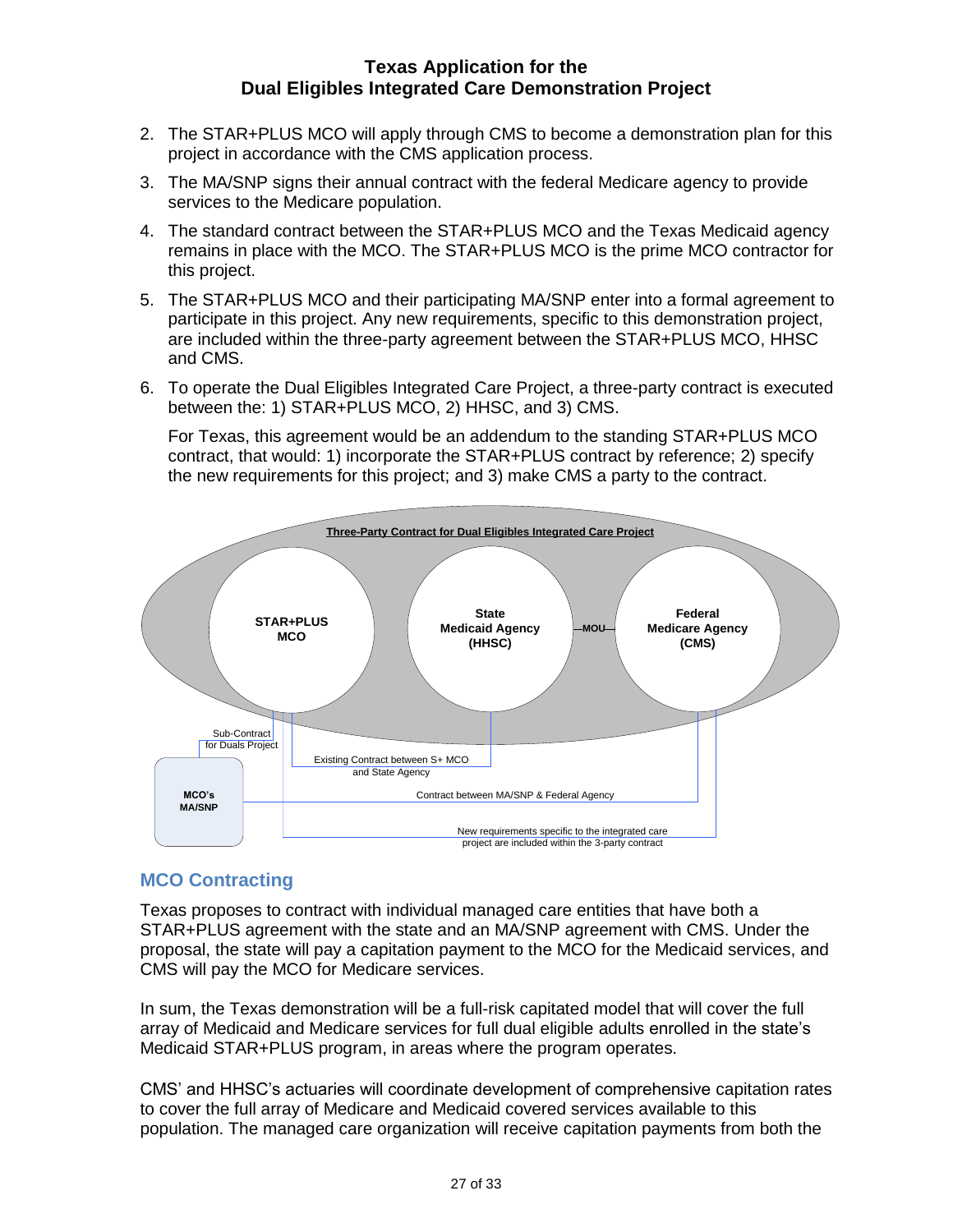State and CMS. CMS will pay the Medicare portion of capitation payment and the State will pay the Medicaid portion of the capitation payment to the MCOs.

For the Medicaid capitation rates, Texas intends to use the same dual eligible risk groups currently used for STAR+PLUS. The risk groups are: "Other Community Care" (OCC) and Community-Based Alternative" (CBA) services. OCC includes Primary Home Care and Day Activity Health Services available under the State Plan. CBA includes home and communitybased waiver services.

HHSC holds five percent of the STAR+PLUS capitation at risk and MCOs must meet certain quality and access benchmarks in order to earn back this part of the premium. HHSC will work with CMS to adopt a similar practice for this demonstration project, and will coordinate benchmarks to encourage better integration of services.

# <span id="page-28-0"></span>*ii. Payments to Providers*

The STAR+PLUS MCOs and their affiliated MA/SNP will contract with providers and negotiate payment rates to be paid for services provided to this population. STAR+PLUS providers are generally paid on a negotiated fee for service basis by the STAR+PLUS MCOs.

For Medicaid services, Texas anticipates using the same STAR+PLUS MCO incentives as are currently in place. Based on federal guidance, the state will not direct provider payments absent a state or federal directive.<sup>11</sup> The state will actively monitor access to care to ensure that members have sufficient access to all covered services.

One goal of this project is to achieve savings and employ cost avoidance strategies through integrated and improved care management for the full continuum of services (Medicaid and Medicare) for these individuals. Comprehensively managing the health care of dually eligible individuals in one health plan could result in significant savings on the Medicare side through better coordinated health care, reduced hospital admissions, readmissions, and emergency room visits, and reduced skilled nursing home placements. Texas would be better able to implement strategies for nursing home diversion and reduced hospital admissions/readmissions with both acute care and community-based LTSS managed by a single managed care entity.

Texas plans to reinvest a portion of the savings attributed to the state through this demonstration in improvements and reforms to the overall LTSS system across the state.

# <span id="page-28-2"></span><span id="page-28-1"></span>**F. Expected Outcomes**

# *i. Quality and Cost Measurement*

Consistent with CMS direction, Texas is looking forward to working with CMS to develop a single comprehensive quality management process and specific quality measures, standards and reporting requirements for this demonstration.<sup>12</sup>

 $\overline{a}$ <sup>11</sup> Federal Register, June 14, 2002, Volume 67, p. 40998, http://www.gpo.gov/fdsys/pkg/FR-2002-06-14/pdf/FR-2002- 06-14.pdf.

 $12$  Center for Medicare and Medicaid Services, SMDL #11-008, at 7 (July 8, 2011).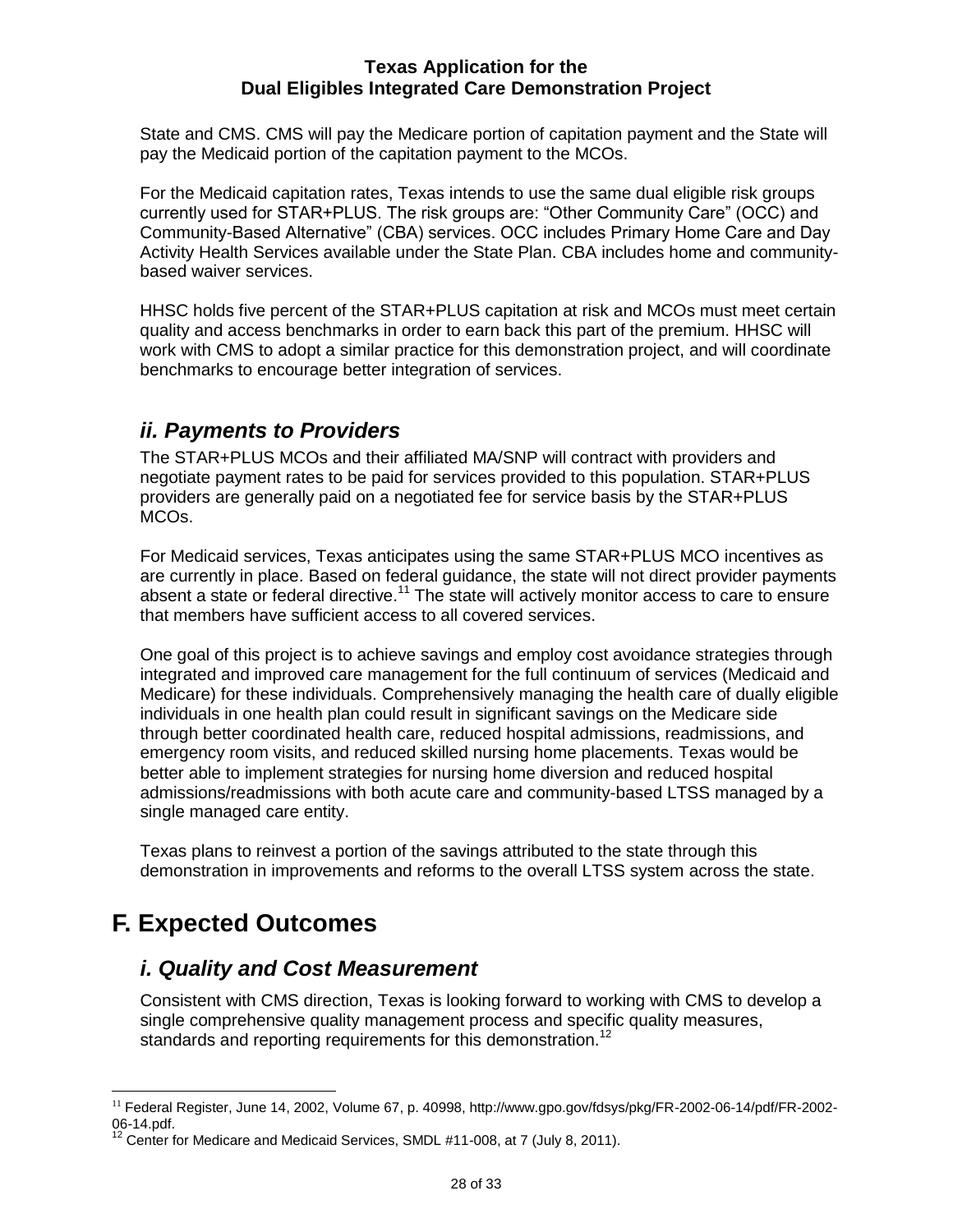STAR+PLUS MCOs are subject to current state and federal quality of care requirements. Texas has ongoing strategies that examine and address access standards, MCO structure and operations, and quality measurement and improvement, as well as other procedures to assess the quality of care provided to Medicaid managed care enrollees. Federal law also requires state Medicaid programs to arrange for an annual independent external review of Medicaid MCOs to assist the state in evaluating Medicaid managed care enrollees' access to timely and quality care and to develop quality improvement strategies when deficiencies are identified.

Texas will continue to require STAR+PLUS MCOs to collect and provide individual-level quality, cost, enrollment and utilization data for all enrollees, including dual eligibles, for the purposes of quality measurement and oversight. Texas will seek technical assistance from the Technical Assistance Resource Center within CMS to streamline and coordinate external quality reviews conducted by the Medicare Quality Improvement Organization and Medicaid External Quality Review Organization.

As is in the current MCO contracts, STAR+PLUS MCOs will continue to comply with applicable certificate of coverage and data specification and reporting requirements pursuant to the Health Insurance Portability and Accountability Act (HIPAA) of 1996, P.L. 104-191 (August 21, 1996). The MCOs will also continue to comply with HIPAA Electronic Data Interchange (EDI) requirements, including the HIPAA-compliant format version and HIPAA notification requirements.<sup>13</sup>

### <span id="page-29-0"></span>**Quality Improvement Goals**

 $\overline{a}$ 

As with the other quality elements of the proposed demonstration, Texas intends to work jointly with CMS in the development of quality improvement goals related specifically to dual eligibles. Texas anticipates building these goals into the state's existing comprehensive quality measurement and improvement framework.

For STAR+PLUS, Texas has focused performance measurement efforts by developing a Performance Indicator Dashboard (Dashboard), which includes a series of performance measures that identify key aspects of performance to ensure the MCO's accountability. The Dashboard assembles performance indicators that assess many of the most important dimensions of the MCO's performance, and includes measures that, when publicly shared, will also serve to incentivize excellence. While the Dashboard measures are not currently focused on the dual eligible STAR+PLUS population, Texas will develop some key measures specific to the Medicaid and Medicare services provided to dual eligibles in the demonstration project to be included on the Dashboard.

Texas intends to distribute information on key performance indicators to MCOs on a regular basis, identifying an MCO's performance, and comparing that performance to other MCOs and to Texas standards and/or external benchmarks. Texas may recognize MCOs that attain superior performance and/or improvement by publicizing their achievements. For example, Texas may post information concerning exceptional performance on its website, where it will be available to both stakeholders and members of the public. Likewise, the state may post its final determination regarding poor performance or MCO peer group performance comparisons on its website, where it will be available to both stakeholders and members of the public.

 $^{13}$  Texas Health and Human Services Commission Uniform Managed Care Terms & Conditions [http://www.hhsc.state.tx.us/medicaid/UniformManagedCareContract.pdf,](http://www.hhsc.state.tx.us/medicaid/UniformManagedCareContract.pdf) Attachment A, Sections 7.07, 11.03, and Attachment B Section 8.1.18.4.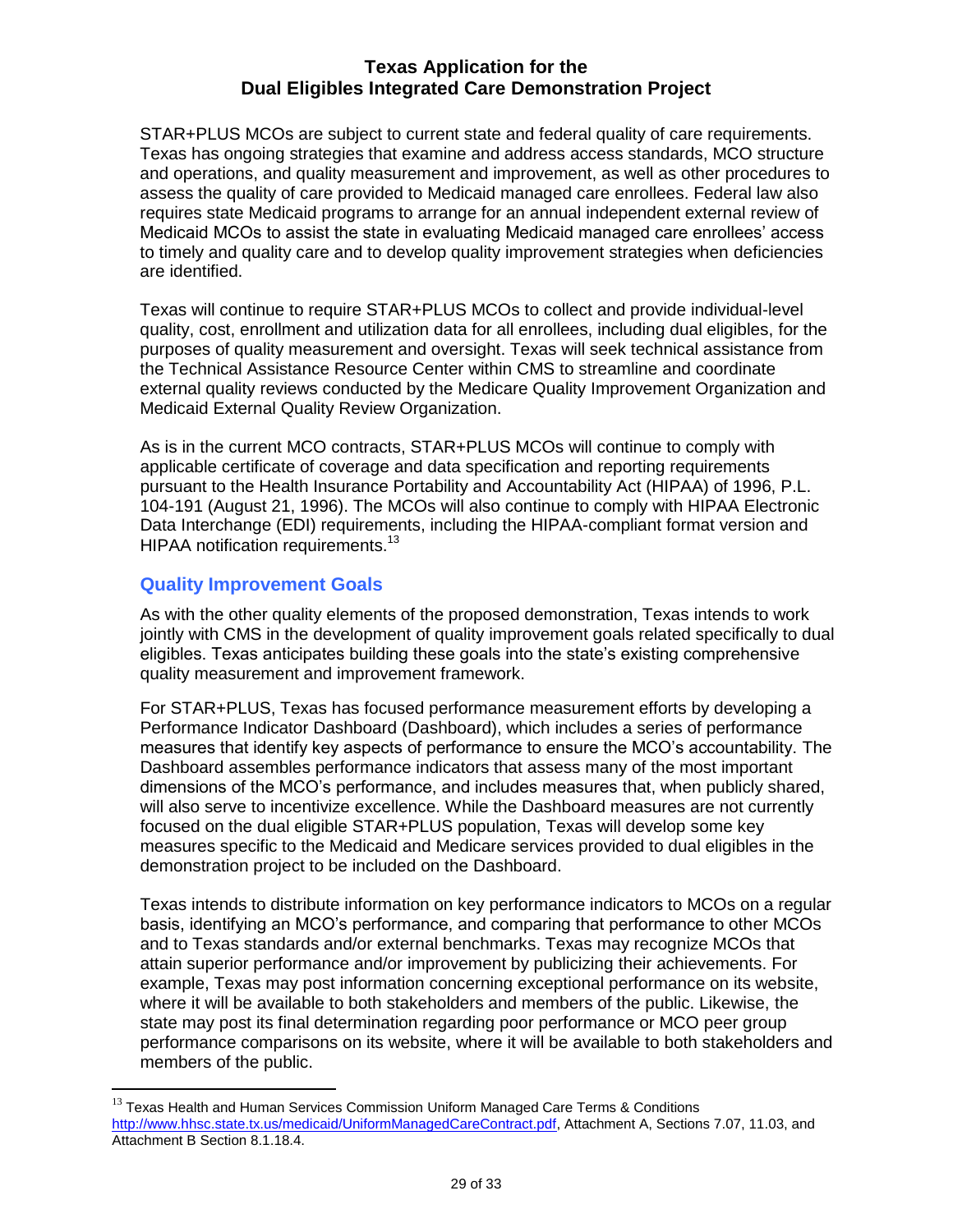Texas recognizes the importance of applying a variety of financial and non-financial incentives and disincentives for demonstrated MCO performance. It is Texas' objective to recognize and reward both excellence and improvement in performance. Therefore, incentives and disincentives will be linked to some of the measures in the Dashboard under the STAR+PLUS program**.** The MCO's performance relative to the annual performance improvement projects may be used by Texas to identify and reward excellence and improvement by the MCO in subsequent years. All areas of responsibility and all requirements in the STAR+PLUS MCO contracts will be subject to performance evaluation by Texas. Any and all responsibilities or requirements not fulfilled will be subject to contractual remedies, including without limitation, liquidated damages. Texas will work with CMS to ensure there are not inconsistencies in the performance management requirements between Medicaid and Medicare.

The Dashboard is not an all-inclusive set of performance measures; Texas will measure other aspects of the MCO's performance as well. HHSC is open to the inclusion of other quality measures designed to ensure enrollees are receiving high quality care. In collaboration with CMS, HHSC will evaluate all performance-based incentives and disincentive methodologies annually and in consultation with STAR+PLUS MCOs. HHSC may then modify the methodologies as needed, as funds become available, or as mandated by court decree, statute, or rule, in an effort to motivate, recognize, and reward MCOs for performance.

# <span id="page-30-0"></span>*ii. Projected Savings for the Integrated Care Model*

Texas anticipates that the proposed demonstration will result in significant reductions in Medicare program costs, with modest or no increase in state Medicaid costs. This expectation is a result of the state's experience with the STAR+PLUS program.

Beginning in 2007, STAR+PLUS MCOs were required by contract with Texas to manage inpatient services for their Medicaid-only enrollees and achieve substantial cost-savings, despite the fact that only behavioral health-related inpatient services were not capitated. The STAR+PLUS MCOs reduced inpatient costs on average in excess of 20 percent as compared with base year FFS costs. Outpatient service costs were also reduced.

A primary goal of STAR+PLUS is to prevent enrollees from entering institutional settings by providing appropriate levels of community-based care, and to move enrollees who are in institutional settings back into the community when possible. In addition, the contract contains a specific incentive designed to discourage inappropriate nursing facility admissions. This has resulted in reduced nursing facility costs for STAR+PLUS enrollees.

# <span id="page-30-2"></span><span id="page-30-1"></span>**G. Infrastructure and Implementation**

# *i. Program Management*

The groundwork for management of an integrated care program for dual eligibles has already been established as Texas' proposal builds upon the existing STAR+PLUS program. Texas has strong state capacity to develop, implement and oversee an integrated managed care program. Texas has benefitted significantly from over ten years of experience administering the STAR+PLUS program. The state has the structure, staff, and contract resources to develop system changes and provide strong fiscal and programmatic oversight for its proposed integrated care program for dual eligibles enrolled in STAR+PLUS.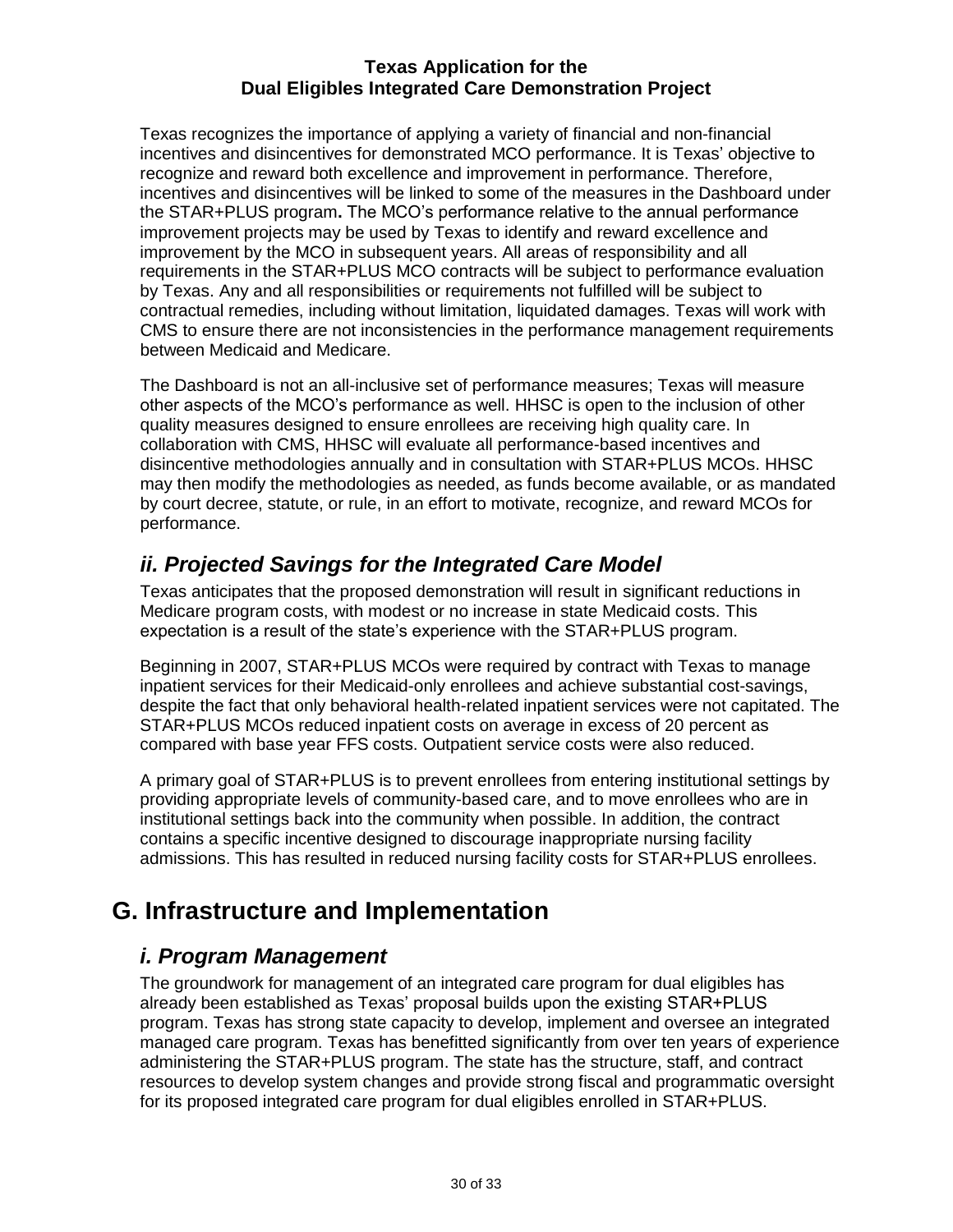Texas is also well positioned to perform the various data analyses needed to develop and manage various elements of an integrated care model. Texas has extensive experience and capacity in using encounter data to establish rates for five different Medicaid managed care programs operating in the state of Texas, as well as for three PACE organizations. Of particular relevance is the fact that encounter data are used to establish risk adjustment for MCOs.

Texas' approach to implementing and overseeing the integration of individuals dually eligible for Medicare and Medicaid will draw from our project management experience in implementing and expanding Medicaid managed care programs across the state. The Managed Care Operations department of the Medicaid /CHIP Division at HHSC will take the lead in implementing and overseeing this project. Managed Care Operations is organized into three broad functional areas: Program Management, which includes Quality Assurance, Finance and Program/Policy Specialists; Operations Management which includes Program Development and Oversight and Operations; and Health Plan Management.

The implementation team will be drawn from each of these functional areas, supplemented with additional staff from across the HHSC Enterprise to assure a successful implementation.

### <span id="page-31-0"></span>**Capacity to Receive and Analyze Medicare Data as Part of a Linked Database**

Texas is eager for the opportunity to receive timely, accurate Medicare data as part of this demonstration. The state has sufficient storage capacity and staff expertise to receive and process Medicare data files. Being able to more efficiently align Medicaid with Medicare enrollment will be a vast improvement over the current process, where discrepancies in enrollment data can lead to confusion over coverage, or loss of benefits.

Texas looks forward to working in collaboration with the Federal Coordinated Health Care Office, and the Center for Medicare and Medicaid Innovation, as Texas pursues a model of integration uniquely suited to the state's need for improving access, quality and cost of care for its citizens who are dually eligible for Medicaid and Medicare.

# <span id="page-31-1"></span>*ii. Implementation Strategy and Proposed Timeline*

Attached is a Work Plan/Timeline that provides an initial description of the overall implementation strategy and anticipated timeline, including the activities associated with implementing Texas' proposed integrated care program. This high-level work plan identifies key tasks, milestones, and responsible parties.

# <span id="page-31-3"></span><span id="page-31-2"></span>**H. Feasibility and Sustainability**

# *i. Implementation Risks and Challenges*

Under the proposed demonstration, Texas intends to mitigate risks prior to implementation. Because of Texas' vast experience with Medicaid managed care, the state is acutely aware of the risk and potential challenges associated with large scale implementation and expansion of such programs. To address the following identified risks, Texas will work collaboratively with CMS to develop and implement MA/SNP readiness review activities.

Texas completed comprehensive readiness reviews of all STAR+PLUS MCOs prior to the implementation of the March 1, 2012 managed care expansion. CMS requested, and Texas shared, details regarding these readiness review activities as part of federal approval of the THTQIP 1115 Waiver. The timing of these readiness reviews not only helps Texas and the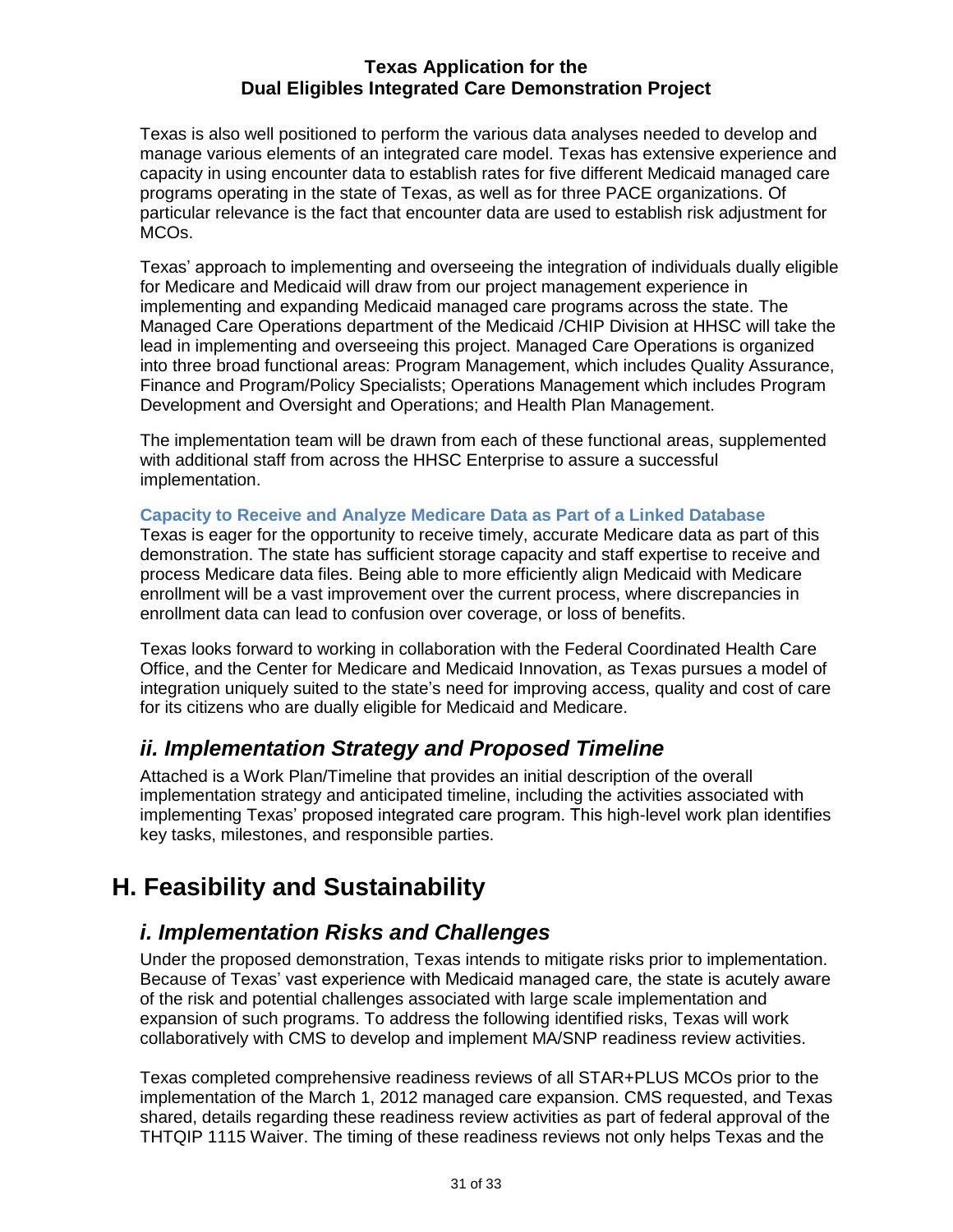STAR+PLUS MCOs in determining their ability to participate in this demonstration project, it will also serve to streamline the readiness review process needed for this project, and establishes a strong framework to help mitigate potential risks and challenges specific to the implementation of this project.

Texas will work with CMS to develop readiness review requirements for new or revised program requirements specific to this demonstration project.

# <span id="page-32-0"></span>*ii. Statutory and Regulatory Changes Needed*

No statutory changes are needed. However, depending on the final negotiated program requirements, Texas may need to make changes to some administrative rules.

# <span id="page-32-1"></span>*iii. Funding and Contracting Requirements*

Because Texas' proposed integrated care program builds on the existing STAR+PLUS program, HHSC can leverage its existing infrastructure for the implementation of the Dual Eligibles Integrated Care Project. Subsequent to agreement with CMS on authority for the integrated care program and finalizing MOU details, including financing arrangement and other programmatic requirements, HHSC will execute contract amendments with STAR+PLUS MCOs and conduct associated readiness reviews for new or revised program requirements specific to this demonstration.

# <span id="page-32-2"></span>*iv. Scalability of Model*

The STAR+PLUS approach to integrated services, focused on hands-on and accountable care coordination is suited to small or large MCOs, urban or rural areas, and populations of varying characteristics. In Texas, enrollees in STAR+PLUS are generally those with the most complex health needs and most costly potential expenditures. However, through improved care coordination and management, STAR+PLUS has improved access to services, reduced duplication, and created a more effective delivery of health care services that benefits the dual eligible population, the State and the Federal government.

Over time, Texas may seek to develop a rural initiative to integrate care for full dual eligibles in the 164 rural Texas counties that comprise the Medicaid Rural Service Area (MRSA). Should Texas expand STAR+PLUS into all or part of the MRSA, then the demonstration will also include the expansion area(s).

### <span id="page-32-3"></span>*v. Letters of Support*

Attached are various letters of support from the Governor's Office and other relevant governmental stakeholders.

# <span id="page-32-4"></span>**I. Additional Documentation**

Texas recognizes that the State may be asked to provide additional documentation such as draft waiver applications, State Plan amendments, etc., as part of the proposal.